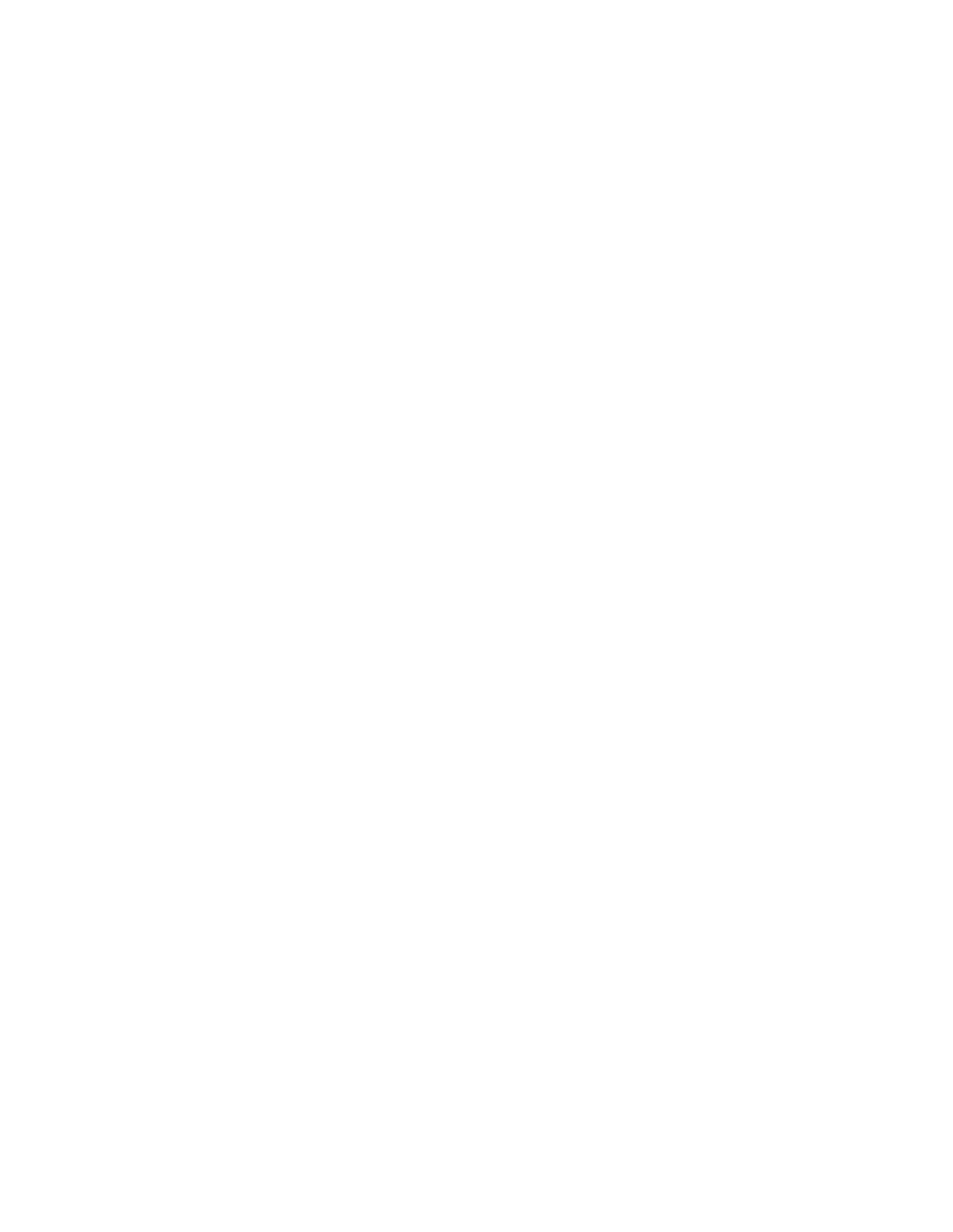## **Reference Information:**

**NOTES:**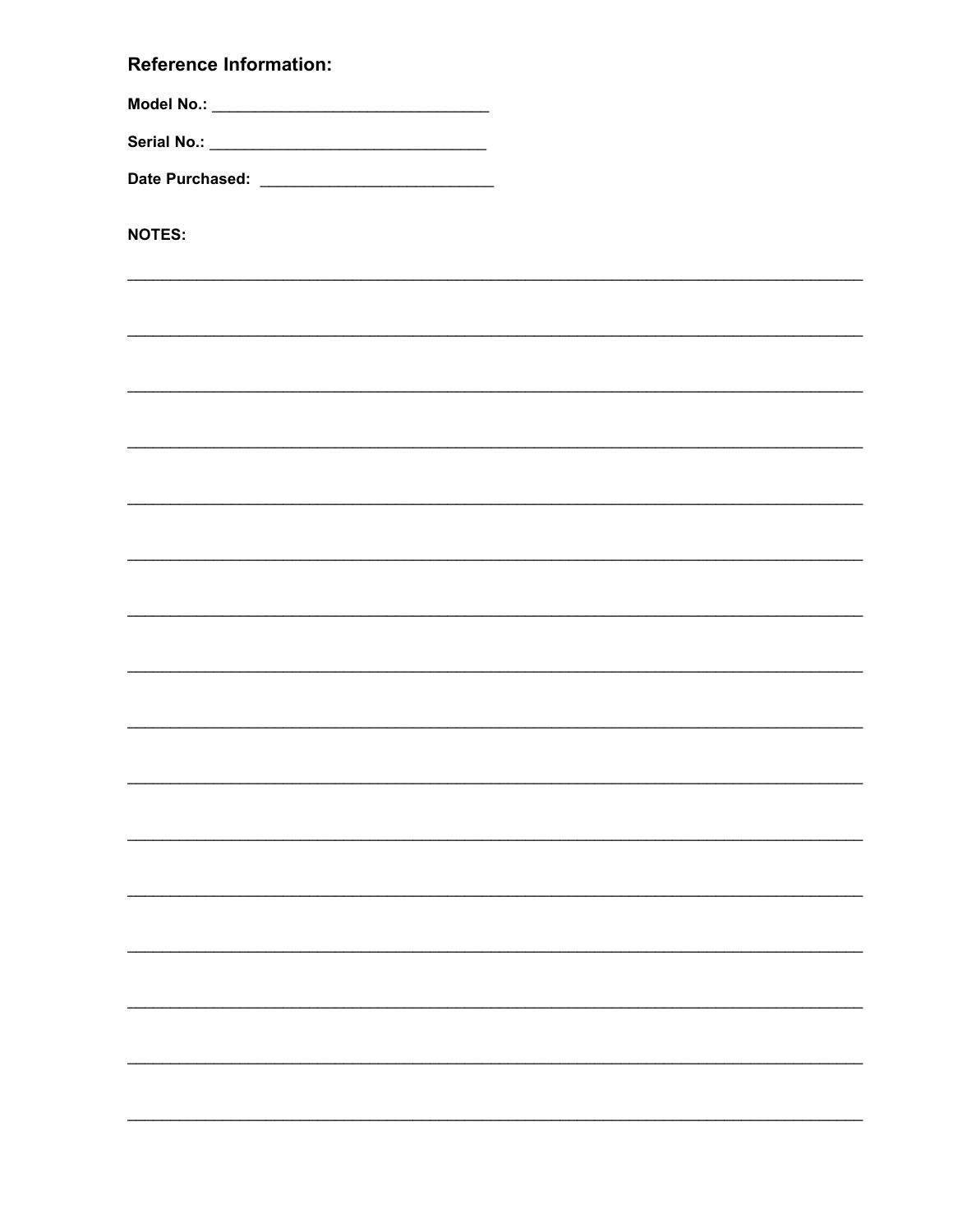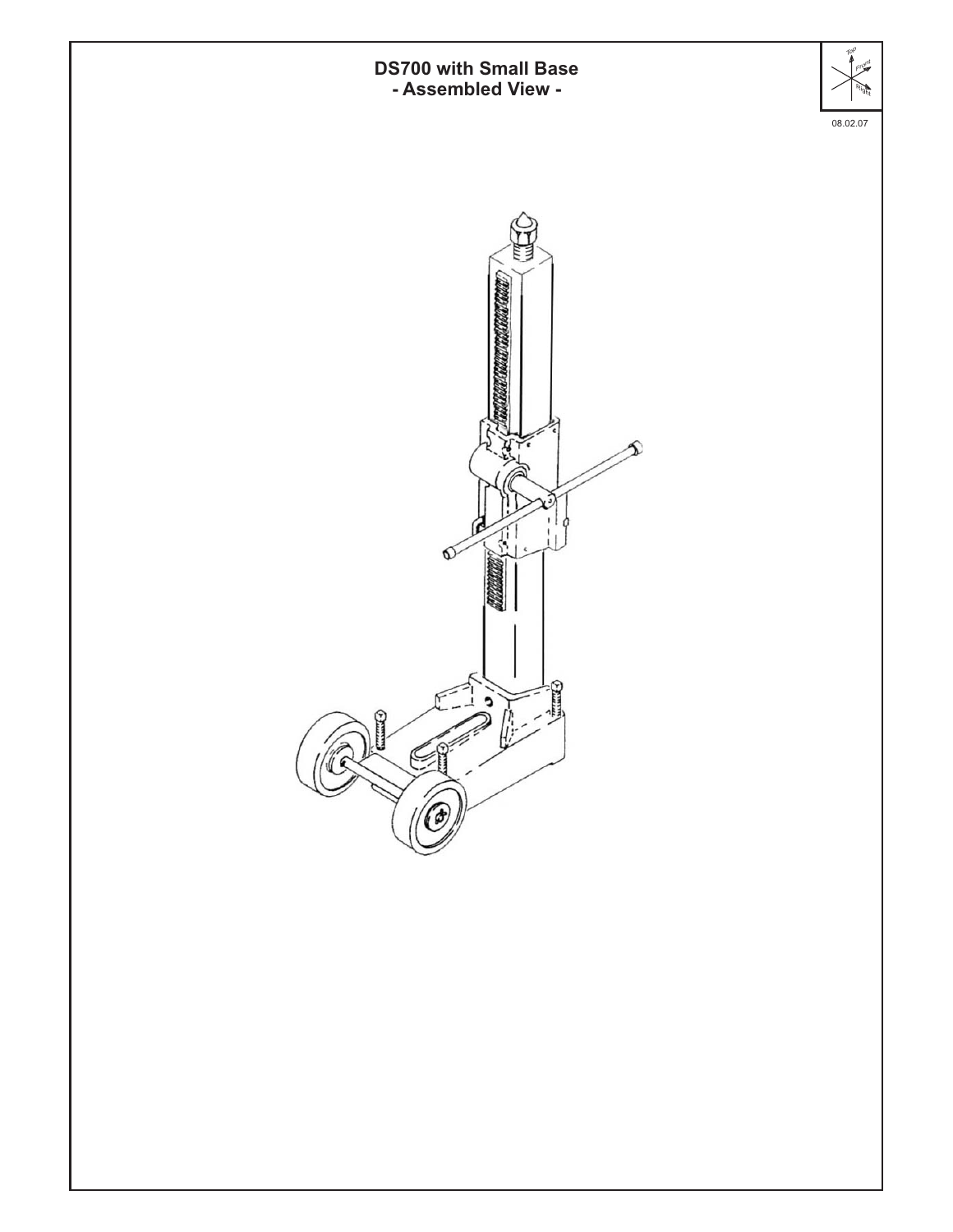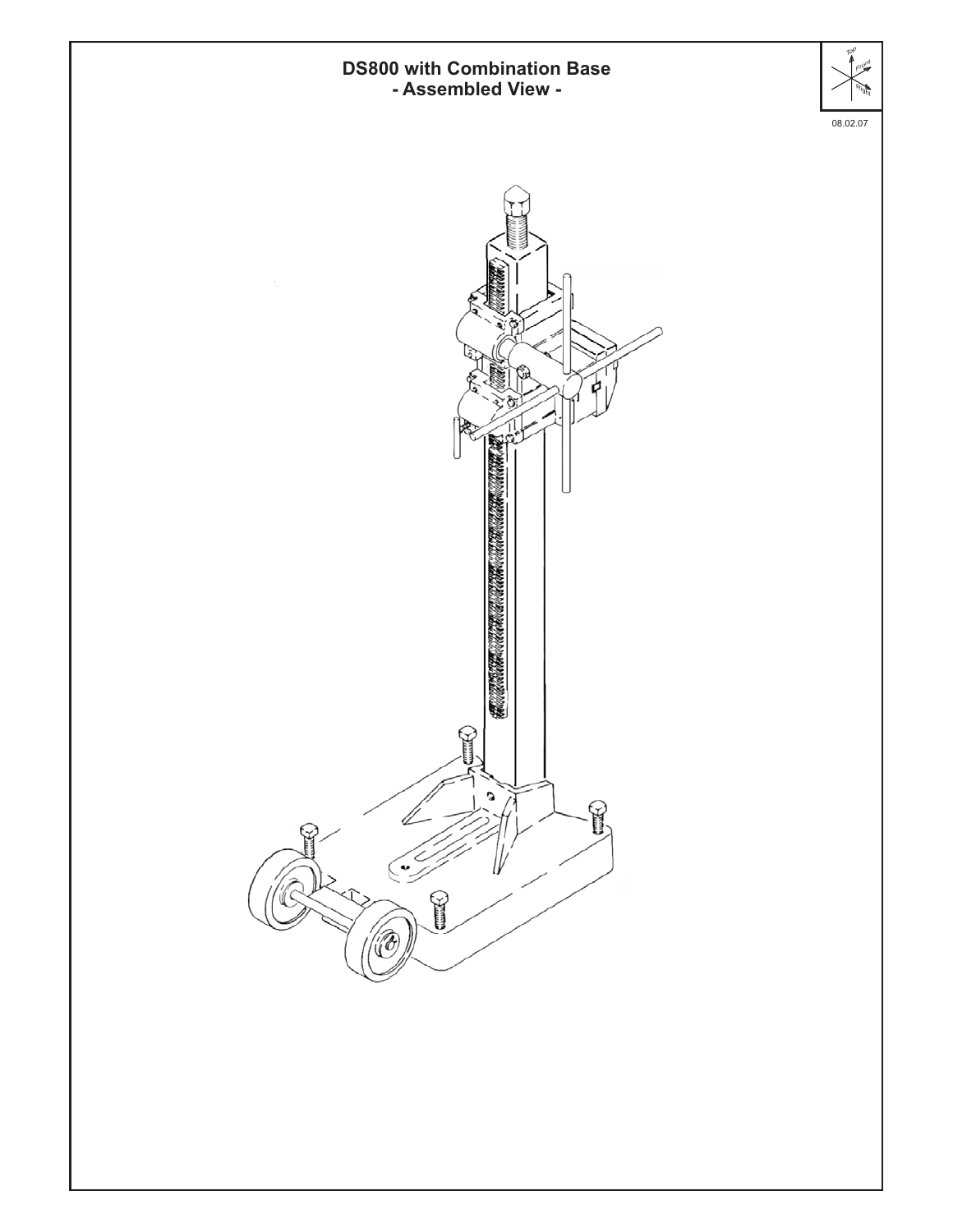

|                 | 541 40 38-96 | Base, Large, DS700 - Husq Orange |   | See Diag I for Vacuun   |
|-----------------|--------------|----------------------------------|---|-------------------------|
| 8               | 020219       | Capscrew, Sq Hd 1/2-13 x 4"      | 4 |                         |
| 9               | 541 40 11-26 | Axle & Wheels - compl            |   | See Diag F              |
| 10 <sup>1</sup> | 174545       | Decal, WARNING - Secure / Read   |   |                         |
| 11              | 502 46 42-01 | Decal, HUSQVARNA DS700           | 2 |                         |
| 12 <sup>°</sup> | 020470       | Capscrew, Soc Hd 1/4-20 x 1"     | 4 | For Milwaukee Motor     |
| 12 <sup>°</sup> | 020469       | Capscrew, Soc Hd 1/4-28 x 1"     | 4 | <b>For Dewalt Motor</b> |
| 12 <sup>°</sup> | 174446       | Capscrew, Soc Hd M8-1.25 x 25    | 4 | For Cardi Motor         |
|                 |              |                                  |   |                         |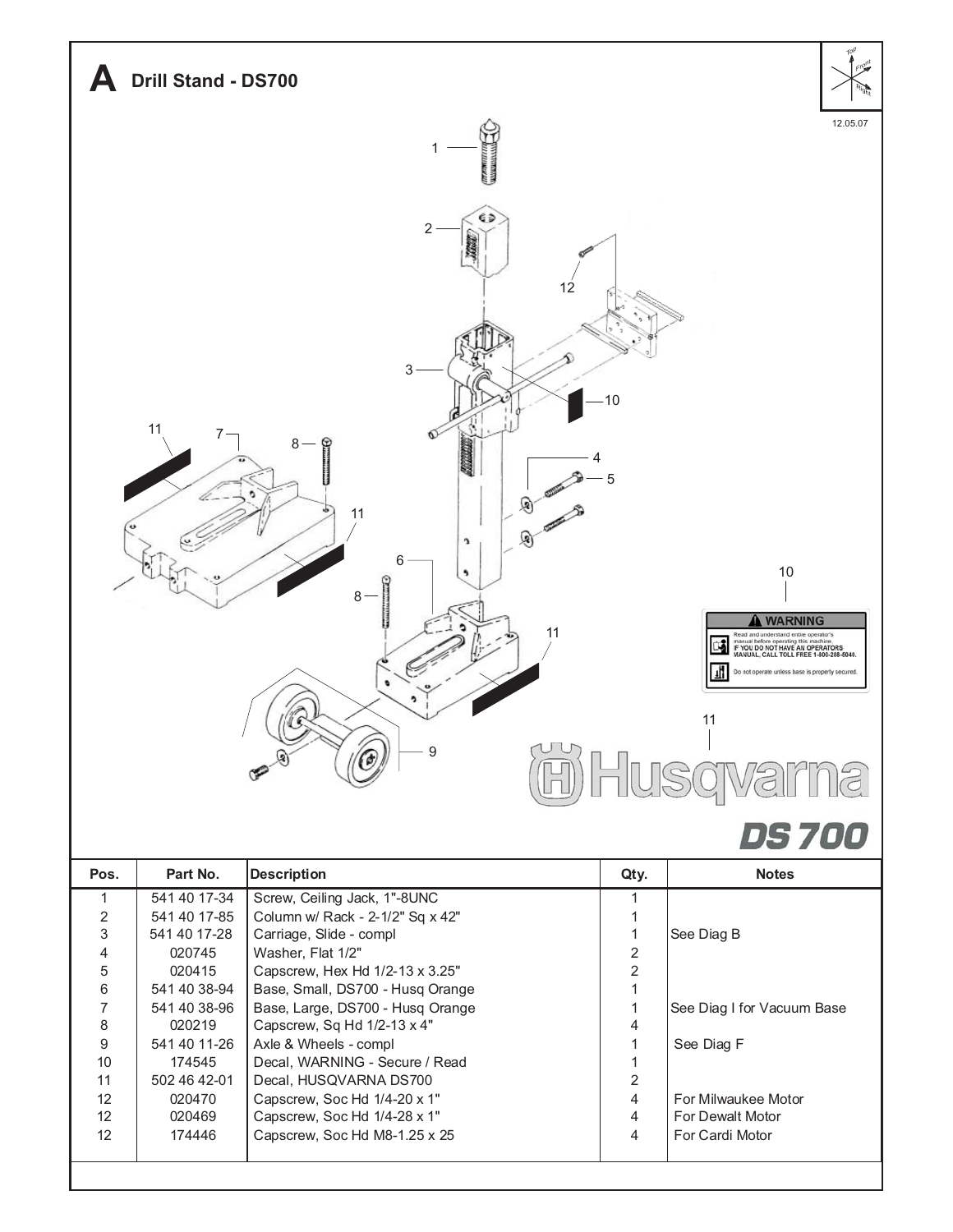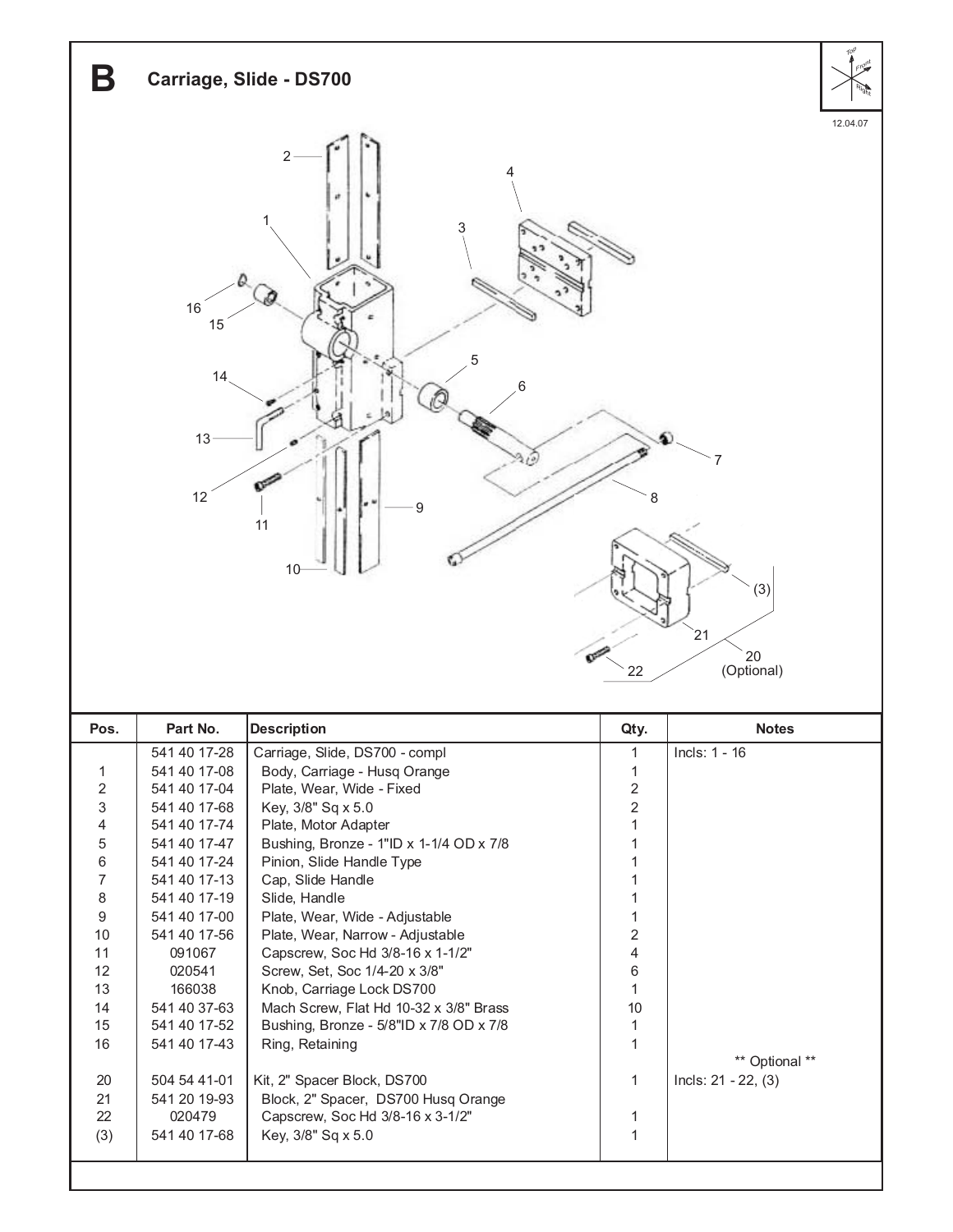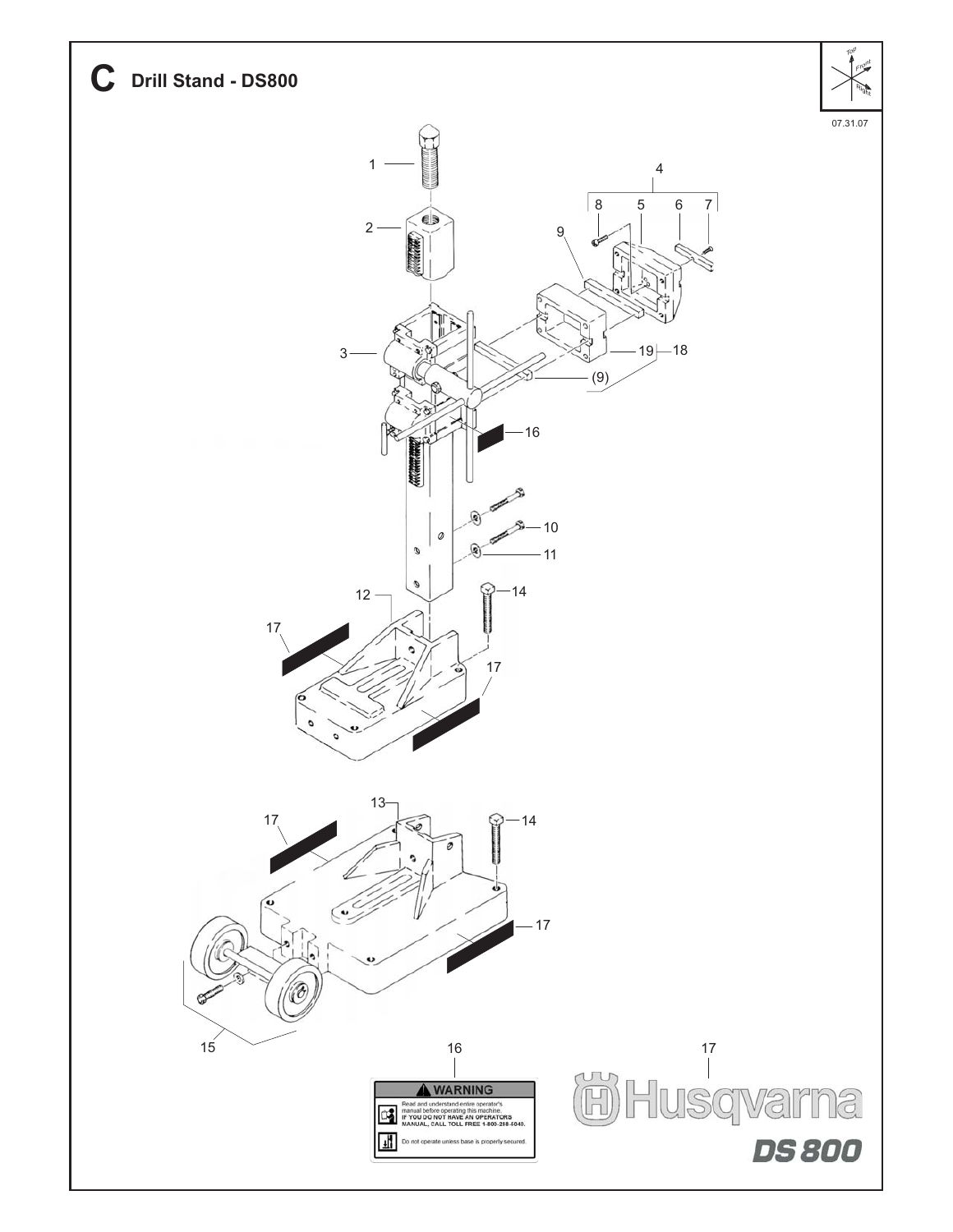## **C** Drill Stand, DS 800<br>Parts List **Parts List**

| Pos.                         | Part No.     | <b>Description</b>                     | Qty.           | <b>Notes</b>               |
|------------------------------|--------------|----------------------------------------|----------------|----------------------------|
| 1                            | 541 40 11-37 | Screw, Ceiling Jack, 1-1/4"-7NC        | $\mathbf{1}$   |                            |
| $\overline{2}$               | 541 40 25-74 | Column w/ Rack - 2-7/8" Sq x 42"       | 1              | 2-7/8" Sq x 42" Standard   |
|                              |              | Extra Length Drill Columns             |                |                            |
| $\qquad \qquad \blacksquare$ | 541 40 11-09 | Column w/ Rack - 2-7/8" Sq x 60"       | 1              |                            |
|                              | 541 40 11-07 | Column w/ Rack - 2-7/8" Sq x 72"       | 1              |                            |
|                              | 541 40 11-05 | Column w/ Rack - 2-7/8" Sq x 80"       | 1              |                            |
|                              | 541 40 42-56 | Column w/ Rack - 2-7/8" Sq x 120"      | 1              |                            |
| 3                            | 541 40 05-62 | Carriage, Side, DS800 - compl          | 1              | See Diag D                 |
| 3                            | 541 40 15-07 | Carriage, Roller, DS800 - compl        | 1              | See Diag E                 |
| 4                            | 541 40 12-40 | Adapter, Motor Mtg, DS 800 - compl     | 1              | Incls: $3 - 5$             |
| 5                            | 541 40 12-83 | Adapter, Motor Mtg, DS800              | 1              |                            |
| 6                            | 541 40 12-77 | Key, .375" Sq x 3.625                  | 1              |                            |
| $\overline{7}$               | 541 20 50-36 | Screw, Flat Hd, 8-32 x 3/4"            | 1              |                            |
| 8                            | 020470       | Capscrew, Soc Hd 1/4-20 x 1"           | 4              | For Milwaukee Motor        |
| 8                            | 020469       | Capscrew, Soc Hd 1/4-28 x 1"           | 4              | For Dewalt Motor           |
| 8                            | 174446       | Capscrew, Soc Hd M8-1.25 x 25          | 4              | For Cardi Motor            |
| $\boldsymbol{9}$             | 541 40 04-98 | Key, .500" Sq x 6                      | $\mathbf{1}$   |                            |
| 10                           | 020495       | Capscrew, Hex Hd 5/8-11 x 4"           | $\overline{c}$ |                            |
| 11                           | 020747       | Washer, Flat 5/8"                      | $\overline{c}$ |                            |
|                              | 541 40 38-95 |                                        |                |                            |
| 12                           |              | Base, Small, DS800 - Husq Orange       | $\mathbf{1}$   |                            |
| 13                           | 502 49 40-01 | Base, Combination, DS800 - Husq Orange | 1              | See Diag I for Vacuum Base |
| 14                           | 541 40 35-19 | Capscrew, Sq Hd 3/4-10 x 4"            | 4              |                            |
| 15                           | 541 40 11-26 | Axle & Wheels - compl                  | 1              | See Diag F                 |
| 16                           | 174545       | Decal, WARNING - Secure / Read         | 1              |                            |
| 17                           | 502 46 43-01 | Decal, HUSQVARNA DS800                 | 1              |                            |
|                              |              |                                        |                | ** Optional Accessories ** |
| 18<br>19                     | 504 54 42-01 | Kit, 2" Spacer Block, DS800            | 1<br>1         | Incls: $19 & (9)$          |
|                              | 502 62 48-01 | Block, 2" Spacer, Husq Orange          |                |                            |
| (9)                          | 541 40 04-98 | Key, .50 Sq x 5.88"                    | 1              |                            |
|                              | 539 30 08-70 | Capscrew, Hex Hd, .375-16 x 3.5        | 4              | (Not Shown) See Diag D     |
|                              |              |                                        |                |                            |
|                              |              |                                        |                |                            |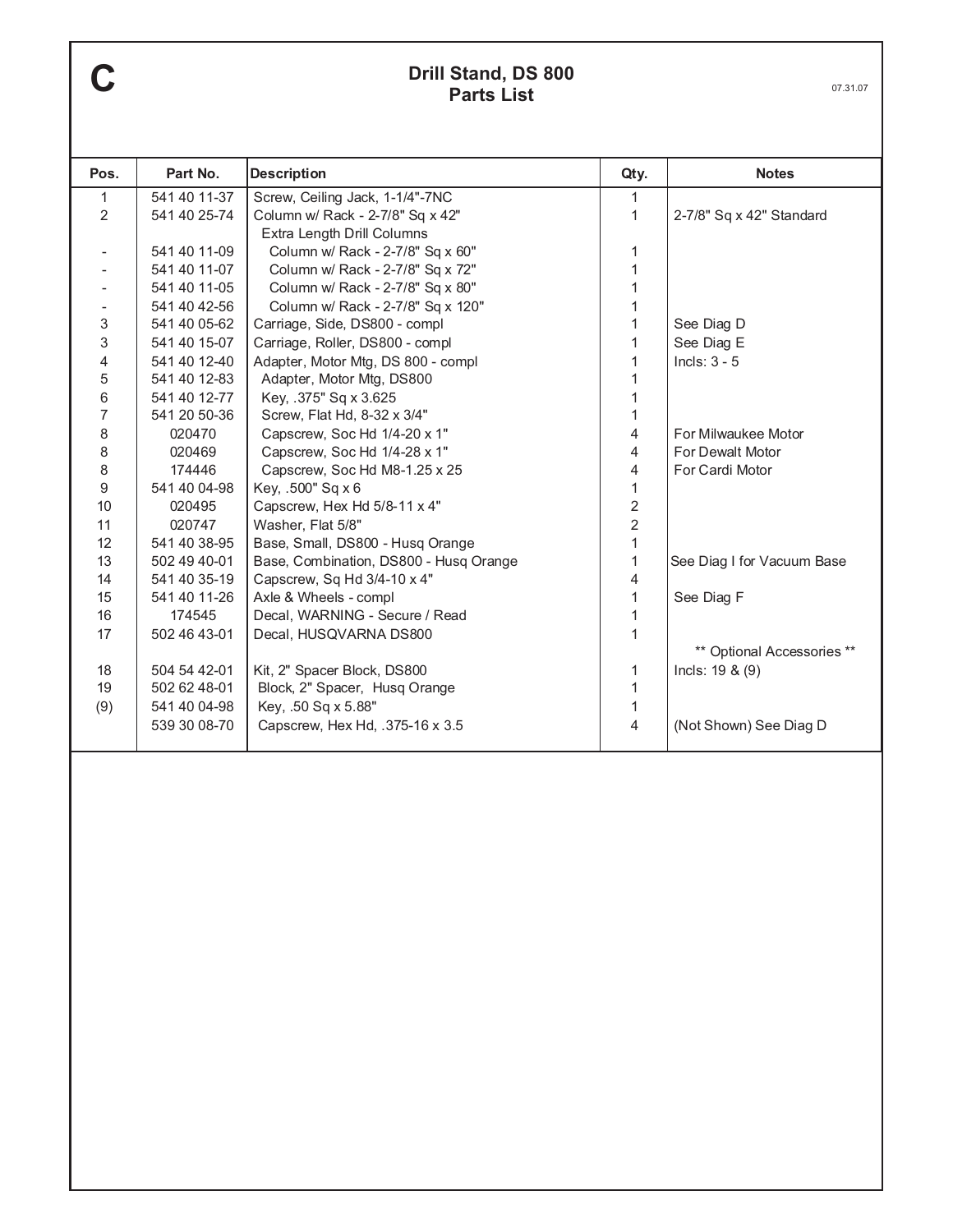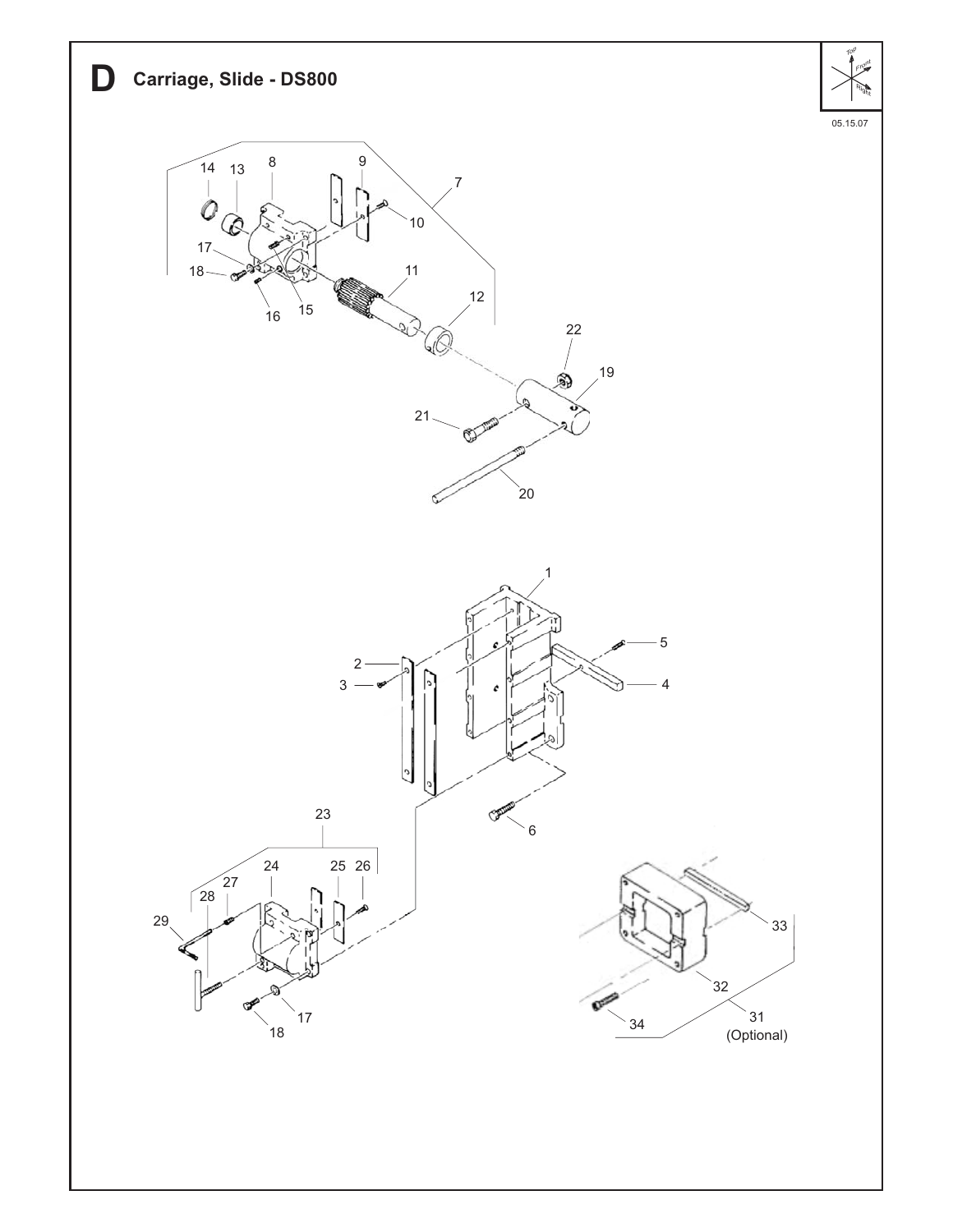## **D Slide Carriage, DS 800**<br>**Parts List D 08.01.07 Parts List**

| 541 40 05-62<br>Carriage, Slide, DS800 - compl<br>Body, Carriage, Husq Orange<br>541 40 38-78<br>Plate, Wear, .75 x 9.50"<br>541 40 05-05<br>541 40 22-57<br>Screw, FL Hd Mach, #8-32 x .375 Brass<br>541 40 12-77<br>Key, .375 Sq x 3.63"<br>Screw, FL Hd Mach, #8-32 x .75 Brass<br>541 20 50-36<br>539 99 06-55<br>Capscrew, Hex Hd, .375-16 x 1.50<br>541 40 04-71<br>Pinion Bracket - compl<br>541 40 04-62<br>Bracket, Pinion, Husq Orange<br>541 40 04-58<br>Plate, Wear, .62 x 2.88"<br>541 40 22-57<br>Screw, FL Hd Mach, #8-32 x .375 Brass<br>Gear, Pinion, DS800<br>541 40 04-59<br>541 40 04-57<br>Bushing, 1.129ID x 1.378OD x .750<br>Bushing, .753ID x 1.003OD x .750<br>541 40 04-56<br>541 40 14-72<br>Retaining Ring .750 D<br>020674<br>Screw, Soc Hd, .25-20 x .75 HK<br>541 40 37-54<br>Screw, Soc Hd, .25-20 x .312 Dog Pt<br>020793<br>Lockwasher, .3125 Int. Tooth | 1<br>1<br>$\overline{c}$<br>$\overline{4}$<br>$\mathbf{1}$<br>$\mathbf{1}$<br>$\overline{\mathbf{4}}$<br>1<br>1<br>$\overline{2}$<br>$\overline{2}$<br>$\mathbf{1}$<br>1<br>1<br>1<br>4 | Incls: 1 - 29<br>$Incls: 8 - 16$ |
|---------------------------------------------------------------------------------------------------------------------------------------------------------------------------------------------------------------------------------------------------------------------------------------------------------------------------------------------------------------------------------------------------------------------------------------------------------------------------------------------------------------------------------------------------------------------------------------------------------------------------------------------------------------------------------------------------------------------------------------------------------------------------------------------------------------------------------------------------------------------------------------------|-----------------------------------------------------------------------------------------------------------------------------------------------------------------------------------------|----------------------------------|
|                                                                                                                                                                                                                                                                                                                                                                                                                                                                                                                                                                                                                                                                                                                                                                                                                                                                                             |                                                                                                                                                                                         |                                  |
|                                                                                                                                                                                                                                                                                                                                                                                                                                                                                                                                                                                                                                                                                                                                                                                                                                                                                             |                                                                                                                                                                                         |                                  |
|                                                                                                                                                                                                                                                                                                                                                                                                                                                                                                                                                                                                                                                                                                                                                                                                                                                                                             |                                                                                                                                                                                         |                                  |
|                                                                                                                                                                                                                                                                                                                                                                                                                                                                                                                                                                                                                                                                                                                                                                                                                                                                                             |                                                                                                                                                                                         |                                  |
|                                                                                                                                                                                                                                                                                                                                                                                                                                                                                                                                                                                                                                                                                                                                                                                                                                                                                             |                                                                                                                                                                                         |                                  |
|                                                                                                                                                                                                                                                                                                                                                                                                                                                                                                                                                                                                                                                                                                                                                                                                                                                                                             |                                                                                                                                                                                         |                                  |
|                                                                                                                                                                                                                                                                                                                                                                                                                                                                                                                                                                                                                                                                                                                                                                                                                                                                                             |                                                                                                                                                                                         |                                  |
|                                                                                                                                                                                                                                                                                                                                                                                                                                                                                                                                                                                                                                                                                                                                                                                                                                                                                             |                                                                                                                                                                                         |                                  |
|                                                                                                                                                                                                                                                                                                                                                                                                                                                                                                                                                                                                                                                                                                                                                                                                                                                                                             |                                                                                                                                                                                         |                                  |
|                                                                                                                                                                                                                                                                                                                                                                                                                                                                                                                                                                                                                                                                                                                                                                                                                                                                                             |                                                                                                                                                                                         |                                  |
|                                                                                                                                                                                                                                                                                                                                                                                                                                                                                                                                                                                                                                                                                                                                                                                                                                                                                             |                                                                                                                                                                                         |                                  |
|                                                                                                                                                                                                                                                                                                                                                                                                                                                                                                                                                                                                                                                                                                                                                                                                                                                                                             |                                                                                                                                                                                         |                                  |
|                                                                                                                                                                                                                                                                                                                                                                                                                                                                                                                                                                                                                                                                                                                                                                                                                                                                                             |                                                                                                                                                                                         |                                  |
|                                                                                                                                                                                                                                                                                                                                                                                                                                                                                                                                                                                                                                                                                                                                                                                                                                                                                             |                                                                                                                                                                                         |                                  |
|                                                                                                                                                                                                                                                                                                                                                                                                                                                                                                                                                                                                                                                                                                                                                                                                                                                                                             |                                                                                                                                                                                         |                                  |
|                                                                                                                                                                                                                                                                                                                                                                                                                                                                                                                                                                                                                                                                                                                                                                                                                                                                                             |                                                                                                                                                                                         |                                  |
|                                                                                                                                                                                                                                                                                                                                                                                                                                                                                                                                                                                                                                                                                                                                                                                                                                                                                             | 1                                                                                                                                                                                       |                                  |
|                                                                                                                                                                                                                                                                                                                                                                                                                                                                                                                                                                                                                                                                                                                                                                                                                                                                                             | 8                                                                                                                                                                                       |                                  |
| 048742<br>Capscrew, Hex Hd, .3125-18 x 1.25                                                                                                                                                                                                                                                                                                                                                                                                                                                                                                                                                                                                                                                                                                                                                                                                                                                 | 8                                                                                                                                                                                       |                                  |
| 541 40 25-13<br>Hub, Handle, Carriage DS800                                                                                                                                                                                                                                                                                                                                                                                                                                                                                                                                                                                                                                                                                                                                                                                                                                                 | 1                                                                                                                                                                                       |                                  |
| Handle, Carriage DS800<br>541 40 04-11                                                                                                                                                                                                                                                                                                                                                                                                                                                                                                                                                                                                                                                                                                                                                                                                                                                      | 1                                                                                                                                                                                       |                                  |
| 541 20 49-43<br>Capscrew, Hex Hd, 1/2-13 x 2-1/4                                                                                                                                                                                                                                                                                                                                                                                                                                                                                                                                                                                                                                                                                                                                                                                                                                            | 1                                                                                                                                                                                       |                                  |
| 020201<br>Locknut, Fiber .5-13                                                                                                                                                                                                                                                                                                                                                                                                                                                                                                                                                                                                                                                                                                                                                                                                                                                              | 1                                                                                                                                                                                       |                                  |
| 541 40 04-47<br>Lower Bracket - compl                                                                                                                                                                                                                                                                                                                                                                                                                                                                                                                                                                                                                                                                                                                                                                                                                                                       | 1                                                                                                                                                                                       | Incls: 24 - 28                   |
|                                                                                                                                                                                                                                                                                                                                                                                                                                                                                                                                                                                                                                                                                                                                                                                                                                                                                             |                                                                                                                                                                                         |                                  |
| 541 40 04-41<br>Bracket, Brake, Husq Orange                                                                                                                                                                                                                                                                                                                                                                                                                                                                                                                                                                                                                                                                                                                                                                                                                                                 | 1<br>$\overline{2}$                                                                                                                                                                     |                                  |
| 541 40 04-58<br>Plate, Wear, .62 x 2.88"                                                                                                                                                                                                                                                                                                                                                                                                                                                                                                                                                                                                                                                                                                                                                                                                                                                    |                                                                                                                                                                                         |                                  |
| 541 40 22-57<br>Screw, FL Hd Mach, #8-32 x .375 Brass                                                                                                                                                                                                                                                                                                                                                                                                                                                                                                                                                                                                                                                                                                                                                                                                                                       | $\overline{c}$                                                                                                                                                                          |                                  |
| 020674<br>Screw, Soc Hd Set, .25-20 x .75 HK                                                                                                                                                                                                                                                                                                                                                                                                                                                                                                                                                                                                                                                                                                                                                                                                                                                | 4                                                                                                                                                                                       |                                  |
|                                                                                                                                                                                                                                                                                                                                                                                                                                                                                                                                                                                                                                                                                                                                                                                                                                                                                             |                                                                                                                                                                                         |                                  |
| 90140<br>Wrench, Key, 1/8" Allen Type                                                                                                                                                                                                                                                                                                                                                                                                                                                                                                                                                                                                                                                                                                                                                                                                                                                       | $\mathbf{1}$                                                                                                                                                                            |                                  |
|                                                                                                                                                                                                                                                                                                                                                                                                                                                                                                                                                                                                                                                                                                                                                                                                                                                                                             |                                                                                                                                                                                         | ** Optional **                   |
|                                                                                                                                                                                                                                                                                                                                                                                                                                                                                                                                                                                                                                                                                                                                                                                                                                                                                             |                                                                                                                                                                                         | Incls: 32 - 34                   |
|                                                                                                                                                                                                                                                                                                                                                                                                                                                                                                                                                                                                                                                                                                                                                                                                                                                                                             |                                                                                                                                                                                         |                                  |
|                                                                                                                                                                                                                                                                                                                                                                                                                                                                                                                                                                                                                                                                                                                                                                                                                                                                                             |                                                                                                                                                                                         |                                  |
|                                                                                                                                                                                                                                                                                                                                                                                                                                                                                                                                                                                                                                                                                                                                                                                                                                                                                             |                                                                                                                                                                                         |                                  |
| 541 40 04-40<br>504 54 42-01<br>502 62 48-01<br>541 40 04-98<br>539 30 08-70                                                                                                                                                                                                                                                                                                                                                                                                                                                                                                                                                                                                                                                                                                                                                                                                                | Screw, Lock - Lower Bracket<br>Kit, 2" Spacer Block, DS800<br>Block, 2" Spacer, Husq Orange<br>Key, .50 Sq x 5.88"<br>Capscrew, Hex Hd, .375-16 x 3.5                                   | $\mathbf{1}$<br>1<br>1<br>1<br>4 |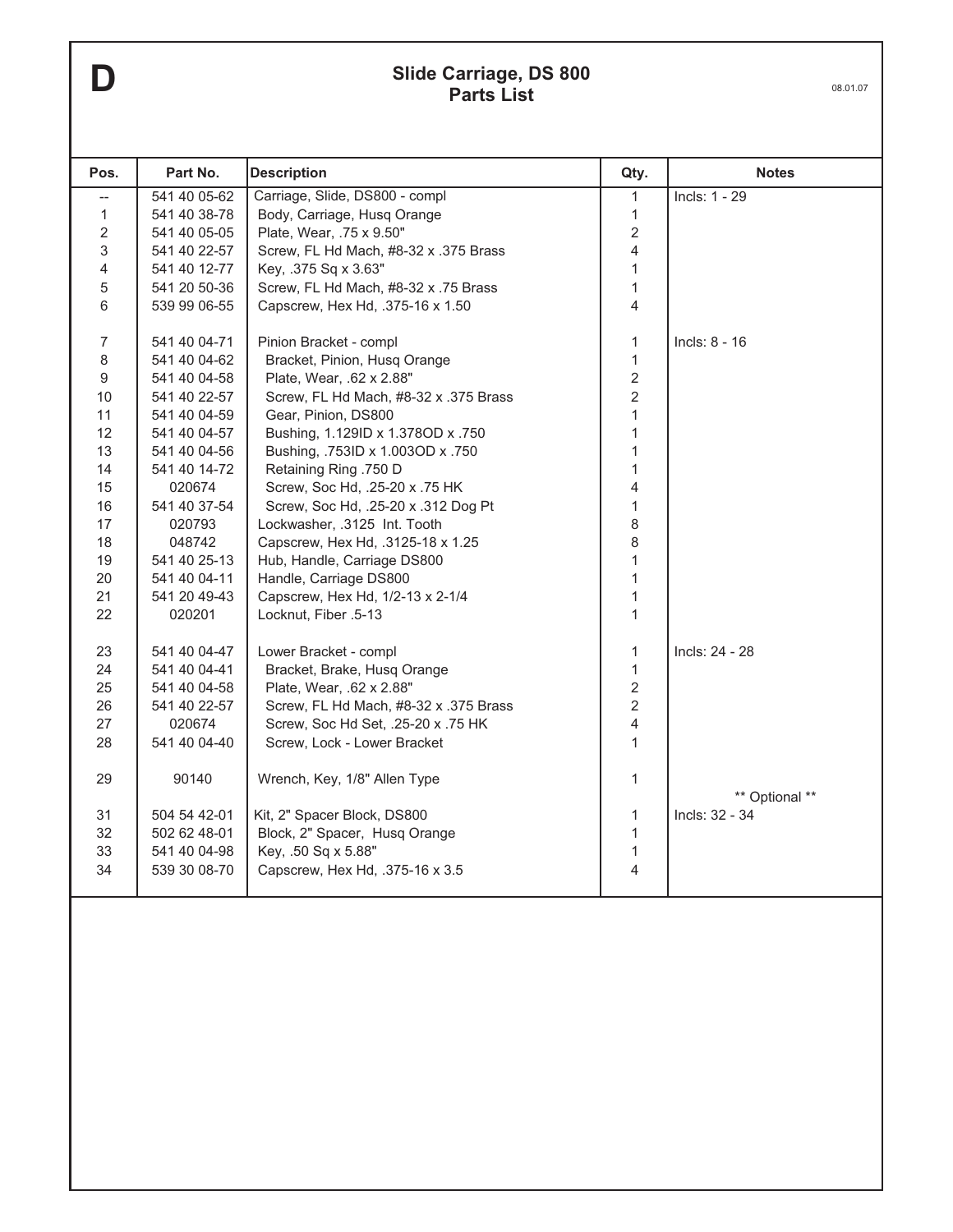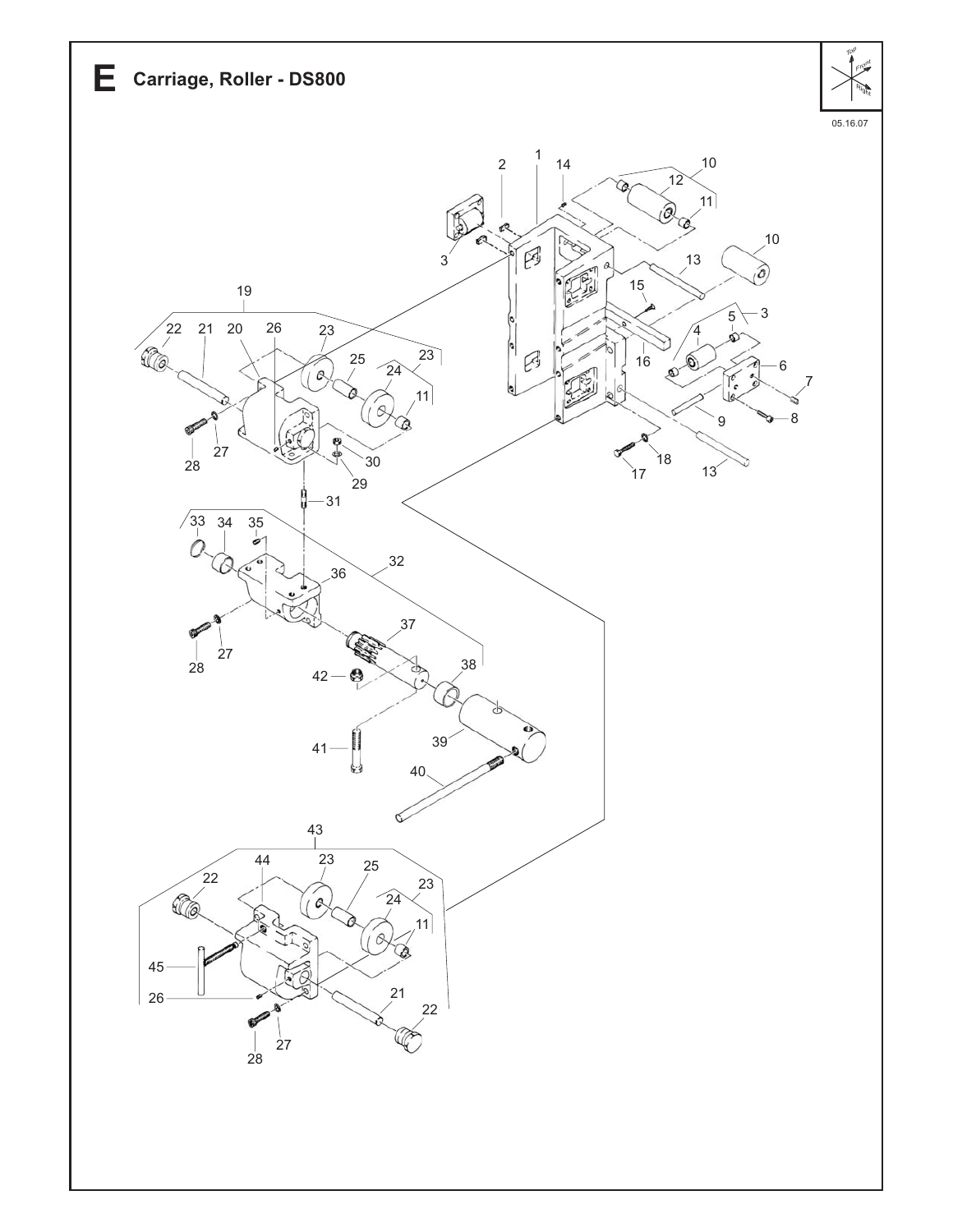`

# **Parts List** 12.04.07

| Pos.             | Part No.                     | <b>Description</b>                                        | Qty.                    | <b>Notes</b>                 |
|------------------|------------------------------|-----------------------------------------------------------|-------------------------|------------------------------|
|                  | 541 40 15-07                 | Roller Carriage w/ Handle                                 | 1                       | Incls: 1 - 45                |
| 1                | 541 40 38-42                 | Body, Roller Carriage, Husq Orange                        | 1                       |                              |
| 2                | 541 40 15-57                 | Spacer, Rubber, Side Roller                               | 4                       |                              |
| 3                | 541 40 15-38                 | Roller, Side - compl                                      | 4                       | Incls: $4 - 5$               |
| 4                | 502 44 89-01                 | Roller, Side                                              | $\mathbf{1}$            |                              |
| 5                | 541 40 15-41                 | Bushing, .252ID x .377OD x .25                            | $\overline{c}$          |                              |
| $\,6\,$          | 541 40 38-43                 | Housing, Roller Husq Orange                               | $\overline{4}$          |                              |
| $\overline{7}$   | 020670                       | Screw, Soc Hd Set, .25-20 X .5 Cup Pt                     | 8                       |                              |
| 8                | 020386                       | Capscrew, Soc Hd, 10-24 x .75 Gr8                         | 16                      |                              |
| $\boldsymbol{9}$ | 541 40 15-44                 | Shaft, Side Roller                                        | $\overline{4}$          |                              |
| 10               | 541 40 15-25                 | Roller, Carriage - compl                                  | 2                       | Incls: 11 - 12               |
| 11               | 541 40 15-40                 | Bushing, .377ID x .502OD x .50                            | $\overline{\mathbf{c}}$ |                              |
| 12               | 502 44 88-01                 | Roller, Carriage                                          | $\mathbf{1}$            |                              |
| 13               | 541 40 15-22                 | Shaft, Roller                                             | 2                       |                              |
| 14               | 541 40 22-75                 | Screw, Soc Hd Set, 10-24 x .312 Cup Pt                    | $\overline{\mathbf{c}}$ |                              |
| 15               | 541 20 50-36                 | Screw, FI Hd 8-32 x 3/4" Brass                            | 1                       |                              |
| 16               | 541 40 04-98                 | Key, .500 Sq x 5.88"                                      | 1                       |                              |
| 17               | 539 99 06-55                 | Capscrew, Hex Hd, .375-16 x 1.5                           | 4                       |                              |
| 18               | 541 20 52-45                 | Washer, Lock 3/8", Int Tooth                              | 4                       |                              |
| 19               | 541 40 15-64                 | Upper Roller Housing - compl                              | 1                       | Incls: 20 - 26               |
| 20               | 541 40 15-62                 | Housing, Roller, Top, Husq Orange                         | 1                       |                              |
| 21               | 541 40 15-33                 | Shaft, Eccentric Adj. Roller                              | 1                       |                              |
| 22               | 541 40 15-46                 | Adjuster, Eccentric Roller                                | 2                       |                              |
| 23               | 541 40 15-37                 | Roller, Adjustable - compl                                | $\boldsymbol{2}$        | Incls: $24 & 11(x1)$         |
| 24               | 502 44 87-01                 | Roller, Adjustable                                        | $\mathbf{1}$            |                              |
| 25               | 541 40 15-31                 | Spacer, Roller                                            | 2                       |                              |
| 26               | 020541                       | Screw, Soc Hd Set, .25-20 x .375 Cup Pt                   | $\mathbf{1}$            |                              |
| 27               | 020793                       | Washer, Lock, 5/16 Internal Tooth                         | 8                       |                              |
| 28               | 162699                       | Capscrew, Soc Hd, .3125-18 x 1.25 Gr8                     | 8                       |                              |
| 29               | 020762                       | Washer, Flat SAE .25                                      | 4                       |                              |
| 30               | 166887                       | Nut, Hex Jam .25-28                                       | 4                       |                              |
| 31               | 541 40 14-68                 | Stud, TBE, .25-20 / .25-28 x 1.00                         | 4                       |                              |
| 32               | 541 40 15-00                 | Pinion Bracket - compl                                    | 1                       | Incls: 33 - 38               |
| 33               | 541 40 14-72                 | Retaining Ring, .750 D                                    | 1                       |                              |
| 34               | 541 40 14-76                 | Bushing, .753ID x .876 OD x .75                           | 1                       |                              |
| 35               | 541 40 37-54                 | Screw, Soc Hd Set, .25-20 x .312 Dog Pt                   | 1                       |                              |
| 36               | 541 40 14-81                 | Bracket, Pinion, Husq Orange                              | 1                       |                              |
| 37               | 541 40 04-59                 | Gear, Pinion, DS 800                                      | 1                       |                              |
| 38               | 541 40 14-74                 | Bushing, 1.128ID x 1.313OD x .750                         | 1                       |                              |
| 39               | 541 40 25-13                 | Hub, Handle<br>Handle                                     | 1                       |                              |
| 40<br>41         | 541 40 04-11<br>541 20 49-43 |                                                           | 4                       |                              |
| 42               | 020201                       | Capscrew, Hex Hd, 1/2-13 x 2-1/4<br>Locknut, Fiber .50-13 | 1<br>1                  |                              |
|                  |                              |                                                           |                         |                              |
| 43               | 541 40 15-27                 | Lower Roller Housing - compl                              | 1                       | Incls: 21, 22, 24-26, 44, 45 |
| 44               | 541 40 15-17                 | Housing, Roller Lower, Husq Orange                        | 1                       |                              |
| 45               | 541 40 15-15                 | Screw, Lock, DS800                                        | 1                       |                              |
|                  |                              |                                                           |                         |                              |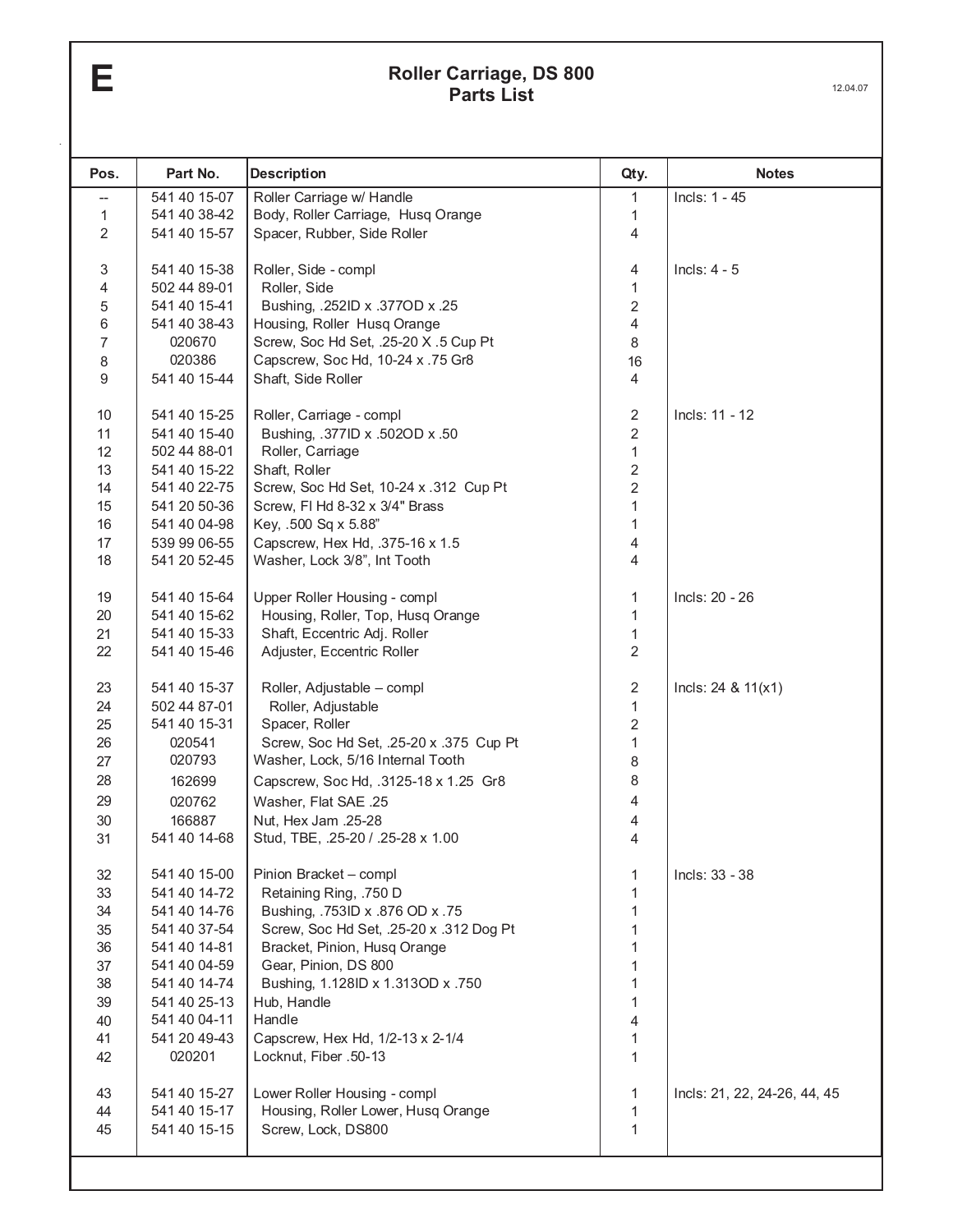

| Pos. | Part No.     | <b>Description</b>                     | Qty.           | <b>Notes</b>              |
|------|--------------|----------------------------------------|----------------|---------------------------|
|      | 541 40 40-16 | Control Panel, 20 Amp - compl          |                | $Incls: 1 - 20$           |
|      | 541 40 14-42 | Panel, Front Husq Gray                 |                |                           |
| 2    | 541 40 14-40 | Panel, Back Husq Gray                  |                |                           |
| 3    | 541 20 19-07 | Ammeter, 0-30A                         |                |                           |
| 4    | 541 40 10-37 | Receptacle, 125-20A, Single Twist Lock |                | For Drill Motor           |
| 5    | 541 40 14-38 | Receptacle, 125-15A, Single            |                | For Vacuum Pump           |
| 6    | 541 20 19-76 | Switch, Toggle                         |                | For Vacuum Pump           |
| 7    | 541 40 10-18 | Switch, Toggle                         |                | For Drill Motor           |
| 8    | 182146       | Boot, Half - Toggle Switch             | 2              |                           |
| 9    | 090552       | <b>Switch Plate</b>                    | 2              |                           |
| 10   | 541 40 36-77 | <b>Strain Relief</b>                   |                |                           |
| 11   | 541 40 02-46 | (Per Foot)<br>Wire, 12/3 SOW           |                | Power Cord                |
| 12   | 541 40 37-64 | Capscrew, Button Hd 8-32 x 3/8"        | $\overline{2}$ |                           |
| 13   | 541 40 37-66 | Capscrew, Button Hd 6-32 x 3/8"        | 2              |                           |
| 14   | 541 40 37-67 | Capscrew, Button Hd 10-32 x 1/4"       | 4              |                           |
| 15   | 162496       | Capscrew, Soc Hd 1/4-20 x 3/4"         | 2              |                           |
| 16   | 541 40 14-44 | Clip, Dovetail - Male                  |                |                           |
| 17   | 541 40 14-46 | Bracket, Mounting Adapter, 1/2-20 UNF  |                |                           |
| 18   | 020195       | Locknut, Fiber .25-20                  | 2              |                           |
| 19   | 15701488     | Jam Nut, 1/2-20 UNF                    |                |                           |
| 20   | 030103       | Plug, 125V-20A, Twist Lock L5-20P      |                |                           |
| 21   | 506 60 58-01 | Decal, Control Panel, DS700/800        |                | Drill Motor - Vacuum Pump |
|      |              |                                        |                |                           |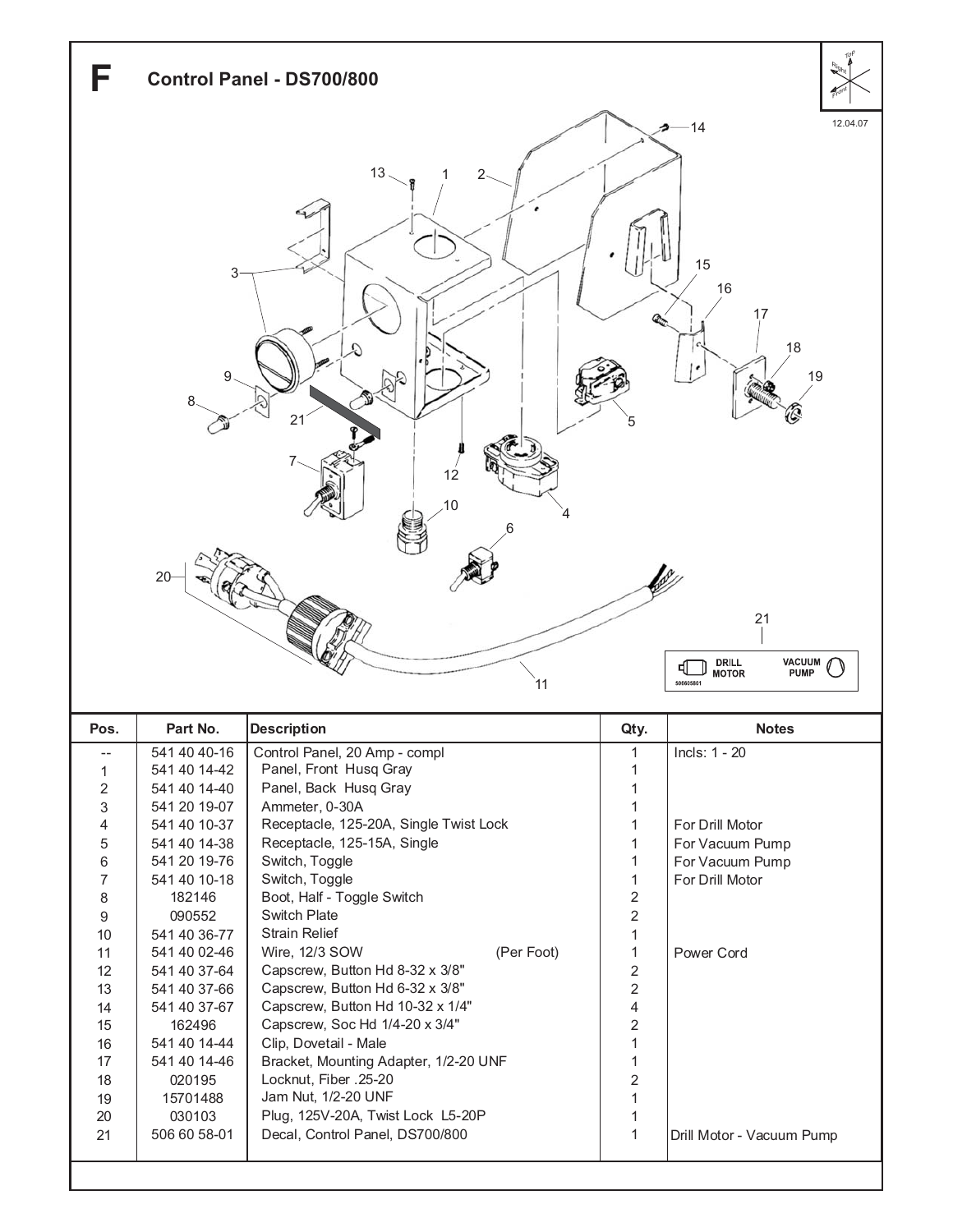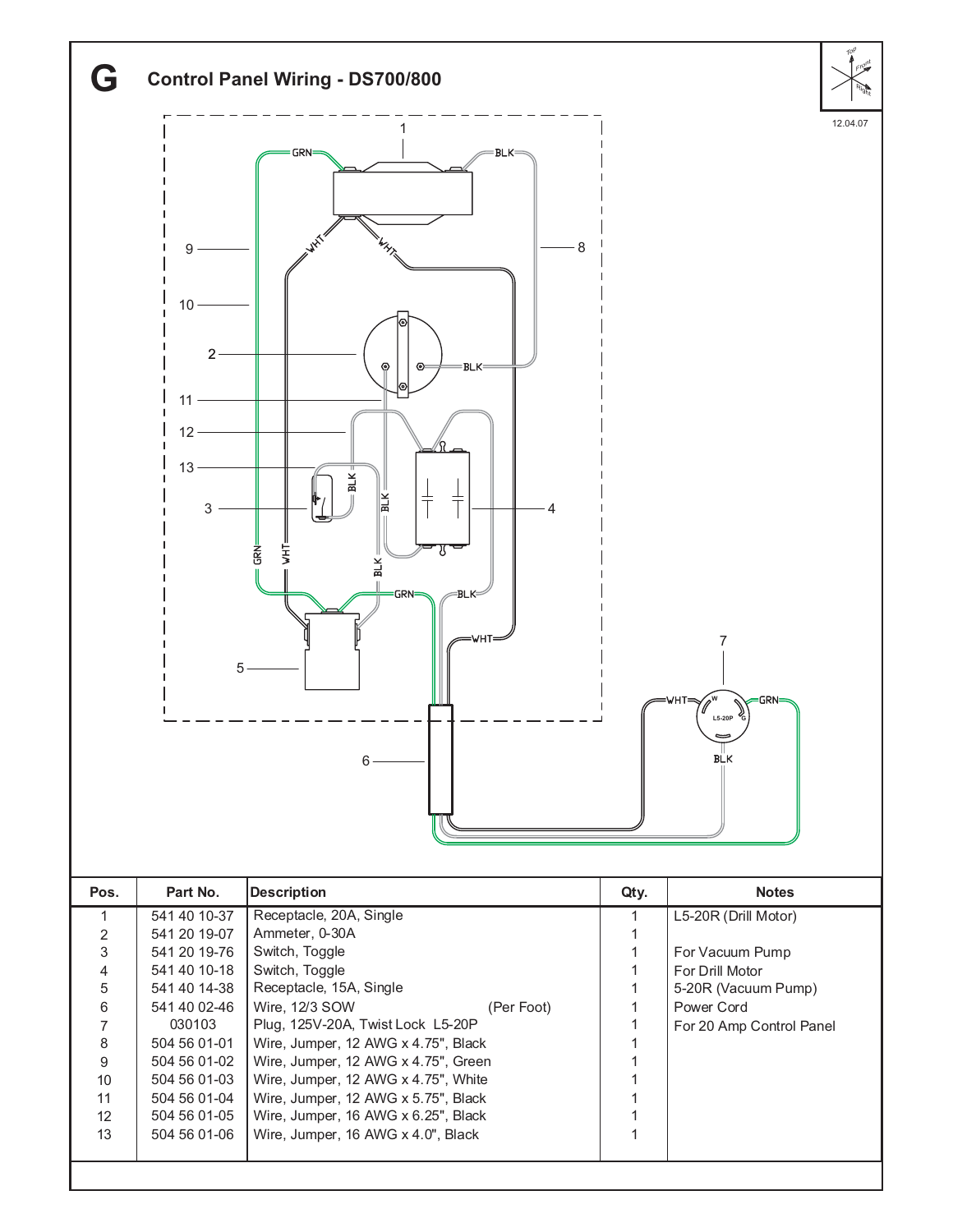| Н                                        |                              | Axle & Wheels - compl DS700/800                       |                                           |                                                        | F101     |
|------------------------------------------|------------------------------|-------------------------------------------------------|-------------------------------------------|--------------------------------------------------------|----------|
|                                          | 70)<br>″®,                   | 5<br>$\circledR$<br>"Q)<br>6<br>(@)<br>7<br>Þ         | 3                                         | 2                                                      | 06.15.07 |
|                                          |                              | ″Q,                                                   |                                           | 5<br>$\circledR$<br>(Q)<br>(@)<br>$3^{^{\prime}}$<br>4 |          |
| Pos.                                     | Part No.                     | <b>Description</b>                                    | Qty.                                      | <b>Notes</b>                                           |          |
| $\overline{\phantom{a}}$<br>$\mathbf{1}$ | 541 40 11-26<br>502 62 14-01 | Axle & Wheels - compl                                 | $\mathbf{1}$<br>$\mathbf{1}$              | Incls: $1 - 7$                                         |          |
| $\sqrt{2}$                               | 541 40 17-91                 | Bracket, Axle<br>Wheel, 5" Dia                        | $\sqrt{2}$                                |                                                        |          |
| $\sqrt{3}$                               | 020767                       | Washer, Flat 5/8" SAE                                 | $\overline{c}$                            |                                                        |          |
| $\overline{4}$<br>$\,$ 5 $\,$            | 020747<br>020616             | Washer, Flat 5/8"<br>Pin, Cotter .125 x 1.5           | $\overline{4}$<br>$\overline{4}$          |                                                        |          |
| $\,6\,$<br>$\overline{7}$                | 020766<br>539 99 06-46       | Washer, Flat 1/2" SAE<br>Capscrew, Hex Hd 1/2-13 x 1" | $\overline{\mathbf{c}}$<br>$\overline{c}$ |                                                        |          |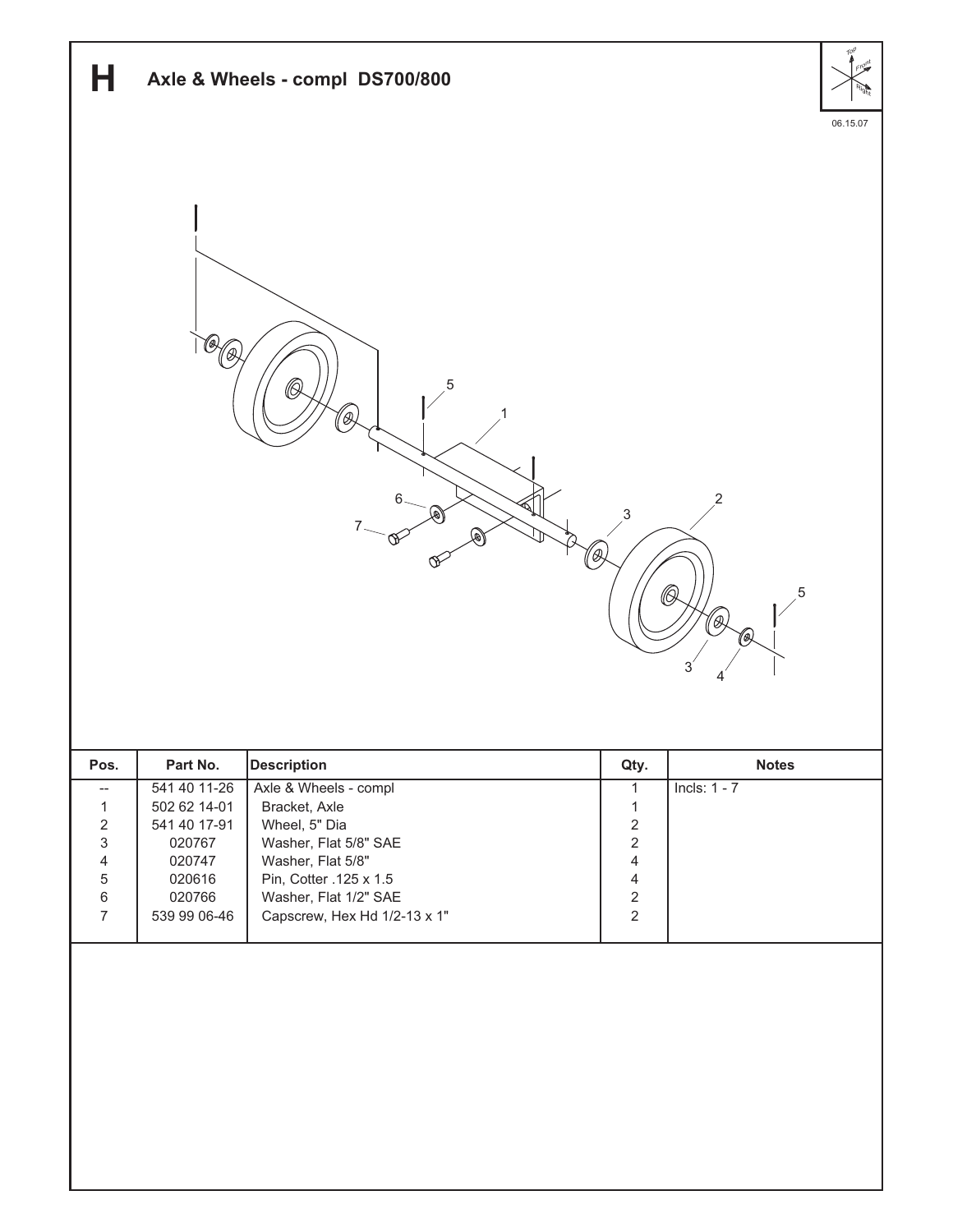|                                                                                                                               |                  | Vacuum Pump & Combo Base - DS700/DS800          |                |                           | $F^{\circ}$ |
|-------------------------------------------------------------------------------------------------------------------------------|------------------|-------------------------------------------------|----------------|---------------------------|-------------|
| 12.05.07<br>10<br>6<br>11<br>12<br>8<br>Apply 23<br>13<br>15,18<br>14<br>16,19<br>5<br>17,20<br>3<br>Apply 23<br>$22 -$<br>21 |                  |                                                 |                |                           |             |
| Pos.                                                                                                                          | Part No.         | <b>Description</b>                              | Qty.           | <b>Notes</b>              |             |
|                                                                                                                               | 541 40 00-77     | Vacuum Assy - Combo Base                        | 1              | Incls. Items 1 - 14       |             |
|                                                                                                                               | 505 54 95-02     | Pump, Vacuum 115V/60/1                          | 1              | Incls: Muffler            |             |
|                                                                                                                               | 162120           | Muffler, Vacuum Pump                            | 1              |                           |             |
|                                                                                                                               | 162119           | Kit, Vacuum Pump Service                        | 1              |                           |             |
| 2                                                                                                                             | 541 40 16-40     | Bracket, Pump Mounting                          | 1              |                           |             |
| 3                                                                                                                             | 020678           | Capscrew, Soc Hd 10-32 x 3/4"                   | 4              |                           |             |
| 4                                                                                                                             | 541 40 37-98     | Washer, Flat 1/2" SAE                           | $\overline{2}$ |                           |             |
| 5                                                                                                                             | 539 99 06-46     | Capscrew, Hex Hd 1/2-13 x 1"                    | $\mathbf{1}$   |                           |             |
| 6                                                                                                                             | 090577<br>174451 | Pipe Fit., Hex Nipple 1/4 NPT - Brass           | $\overline{c}$ |                           |             |
| $\overline{7}$                                                                                                                |                  | Pipe Fit., Female Cross 1/4 NPT - Brass         | $\mathbf{1}$   |                           |             |
| 8<br>$\boldsymbol{9}$                                                                                                         | 090662<br>162439 | Gauge, Vacuum<br>Valve, Vacuum Release          | 1<br>1         |                           |             |
| 10                                                                                                                            | 162438           | Trap, Water - compl                             | 1              | Incls: Ball & Jar         |             |
| --                                                                                                                            | 175308           | Ball, Water Trap                                | 1              |                           |             |
| --                                                                                                                            | 175309           | Jar, Water Trap                                 | 1              |                           |             |
| 11                                                                                                                            | 162440           | Hose, Vacuum Pump                               | 1              |                           |             |
| 12                                                                                                                            | 162441           | Pipe Fit., Hex Nipple 1/4 NPT w/ 30 Deg Chamfer | 1              |                           |             |
| 13                                                                                                                            | 541 40 16-51     | Cap, Slot                                       | 1              |                           |             |
| 14                                                                                                                            | 541 40 19-81     | Gasket, Slot Cap                                | $\mathbf{1}$   |                           |             |
| 15                                                                                                                            | 541 40 16-61     | Base, Combo, DS700 - Compl                      | 1              | Incls: Items 16 - 17 & 21 |             |
| 16                                                                                                                            | 541 40 38-96     | Base, Large, DS700 - Husq Orange                | $\mathbf{1}$   |                           |             |
| 17                                                                                                                            | 020219           | Capscrew, Sq Hd 1/2-13 x 4"                     | 4              |                           |             |
| 18                                                                                                                            | 504 53 95-02     | Base, Combo, DS800 - Compl                      | $\mathbf{1}$   | Incls: Items 19 - 20 & 21 |             |
| 19                                                                                                                            | 502 49 40-01     | Base, Large, DS800 - Husq Orange                | $\mathbf{1}$   |                           |             |
| 20                                                                                                                            | 541 40 35-19     | Capscrew, Sq Hd 3/4-10 x 4"                     | 4              |                           |             |
| 21                                                                                                                            | 541 20 19-85     | Gasket, Combination Base                        | 1              |                           |             |
| 22                                                                                                                            | 541 40 11-26     | Axle & Wheels - compl                           | $\mathbf{1}$   | See Diag F                |             |
| 23                                                                                                                            | 090249           | Adhesive, Tube - 5 OZ                           | $\mathbf{1}$   | Used on 14 & 21           |             |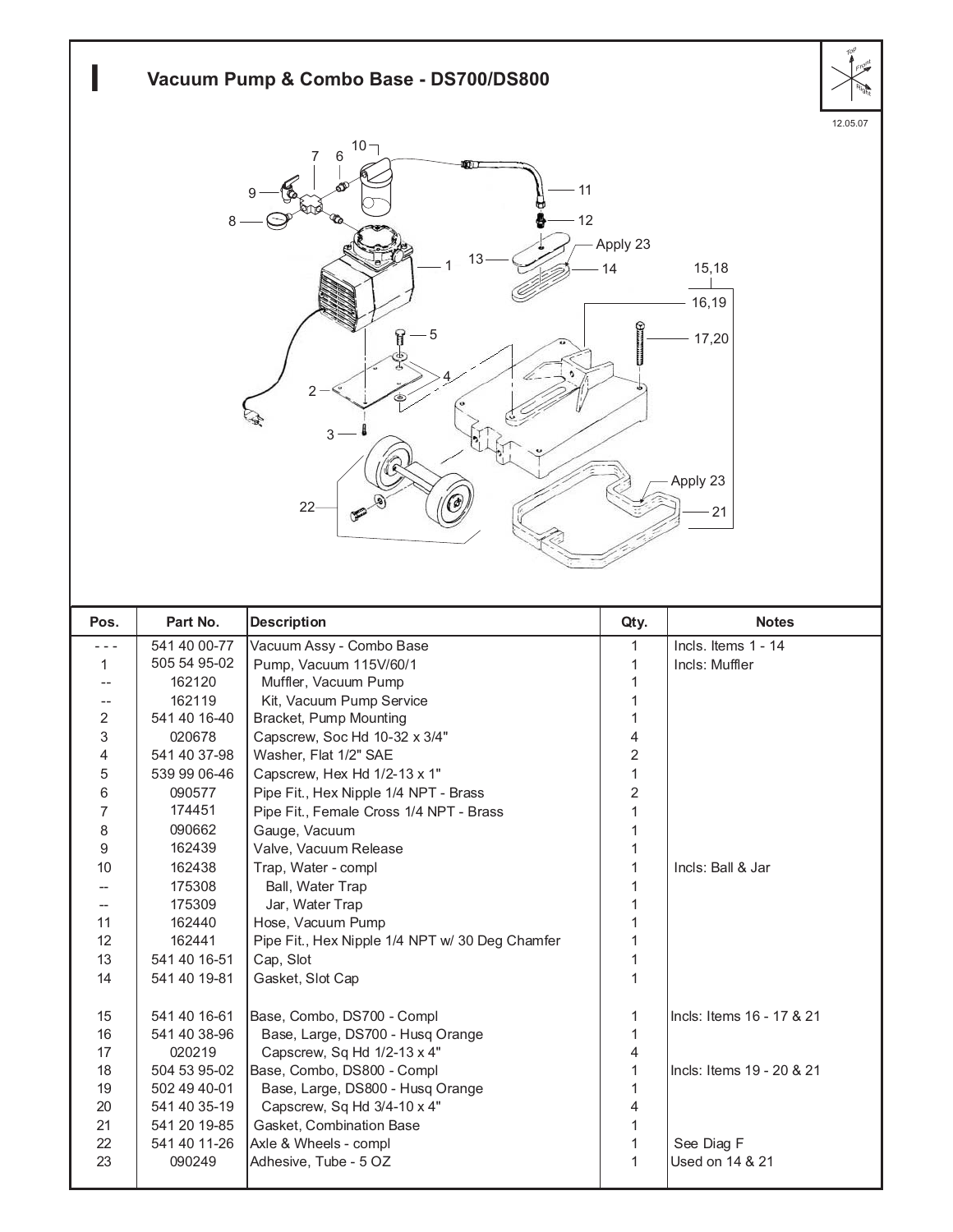| Vacuum System - Single Pad - DS700/DS800                                                                                                                                                                                                     |                              |                                                                |                              |                        |  |
|----------------------------------------------------------------------------------------------------------------------------------------------------------------------------------------------------------------------------------------------|------------------------------|----------------------------------------------------------------|------------------------------|------------------------|--|
|                                                                                                                                                                                                                                              | 541 40 00-57 - Compl         |                                                                |                              |                        |  |
| 12.07.07<br>10<br>8<br>11<br>6<br>15<br>13<br>14<br>8<br>21<br>.11<br>Ref. 3<br>12<br>Ref. Diag C<br><b>RE</b><br>Item 12<br><b>CD</b><br>2<br>3<br>1979<br>$\overrightarrow{c}$<br>$16 -$<br>20<br>0<br>G<br>19<br>$17 -$<br>18<br>Apply 22 |                              |                                                                |                              |                        |  |
| Pos.                                                                                                                                                                                                                                         | Part No.                     | <b>Description</b>                                             |                              | <b>Notes</b>           |  |
| 1                                                                                                                                                                                                                                            | 541 40 16-07                 | Vacuum Pump Assy                                               | Qty.<br>$\mathbf{1}$         | Includes Items 2 - 15  |  |
| $\overline{2}$                                                                                                                                                                                                                               | 505 54 95-02                 | Pump, Vacuum                                                   | $\mathbf{1}$                 | Incls: Muffler         |  |
| $-1$                                                                                                                                                                                                                                         | 162120                       | Muffler, Vacuum Pump                                           | 1                            |                        |  |
| $-1$                                                                                                                                                                                                                                         | 162119                       | Kit, Vacuum Pump Service                                       | 1                            |                        |  |
| 3                                                                                                                                                                                                                                            | 541 40 15-92                 | Frame - Vacuum Pump                                            | 1                            |                        |  |
| 4<br>5                                                                                                                                                                                                                                       | 541 40 22-89<br>541 20 52-52 | Washer, Flat 1/4 SAE<br>Capscrew, Soc Hd 10-32 x 1/2           | 4<br>4                       |                        |  |
| 6                                                                                                                                                                                                                                            | 541 40 24-23                 | Pipe Fit., Nipple 1/4 NPT x Close - Galv                       | 4                            |                        |  |
| 7                                                                                                                                                                                                                                            | 162438                       | Trap, Water                                                    | 1                            | Incls: Ball & Jar      |  |
|                                                                                                                                                                                                                                              | 175308                       | Ball, Water Trap                                               | $\mathbf{1}$                 |                        |  |
| $\hspace{0.05cm} -\hspace{0.05cm}$                                                                                                                                                                                                           | 175309                       | Jar, Water Trap                                                | $\mathbf{1}$                 |                        |  |
| $\,8\,$<br>$\boldsymbol{9}$                                                                                                                                                                                                                  | 541 40 24-22<br>162439       | Pipe Fit., Female Tee 1/4 NPT - Galv<br>Valve, Release 1/4 NPT | 3<br>$\mathbf{1}$            |                        |  |
| 10                                                                                                                                                                                                                                           | 090662                       | Gauge, Vacuum                                                  | $\mathbf{1}$                 |                        |  |
| 11                                                                                                                                                                                                                                           | 541 40 15-08                 | Hose Assy                                                      | $\overline{2}$               | Includes Item 12       |  |
| 12                                                                                                                                                                                                                                           | 541 40 03-23                 | Body, Quick Disconnect, 1/4 PL                                 | $\mathbf{1}$                 |                        |  |
| 13                                                                                                                                                                                                                                           | 541 40 23-59                 | Pipe Fit., Nipple 1/4 x 7 Galv                                 | $\mathbf{1}$                 |                        |  |
| 14                                                                                                                                                                                                                                           | 541 40 23-58                 | Pipe Fit., 90 Deg Fem Elbow 1/4 NPT - Galv                     | $\mathbf{1}$                 |                        |  |
| 15                                                                                                                                                                                                                                           | 541 40 14-93<br>541 40 14-05 | Valve Shut-Off - Single Pad                                    | $\mathbf{1}$                 |                        |  |
| 16<br>17                                                                                                                                                                                                                                     | 541 40 19-32                 | Stud, Pad 3/4-10 x 8"<br>Pad, Vacuum                           | $\mathbf{1}$<br>$\mathbf{1}$ | Includes Rubber Gasket |  |
| 18                                                                                                                                                                                                                                           | 541 40 19-30                 | Gasket, Rubber                                                 | $\mathbf{1}$                 | Replacement Gasket     |  |
| 19                                                                                                                                                                                                                                           | 541 40 19-01                 | Stem, Quick Disconnect                                         | 1                            |                        |  |
| 20                                                                                                                                                                                                                                           | 541 40 18-99                 | Pipe Fit., Plug 1/4 NPT                                        | $\mathbf{1}$                 |                        |  |
| 21                                                                                                                                                                                                                                           | 541 40 37-48                 | Nut, Hex 3/4-10                                                | 1                            |                        |  |
| 22                                                                                                                                                                                                                                           | 090249                       | Adhesive, Tube - 5 OZ                                          | $\mathbf{1}$                 | Used on 18             |  |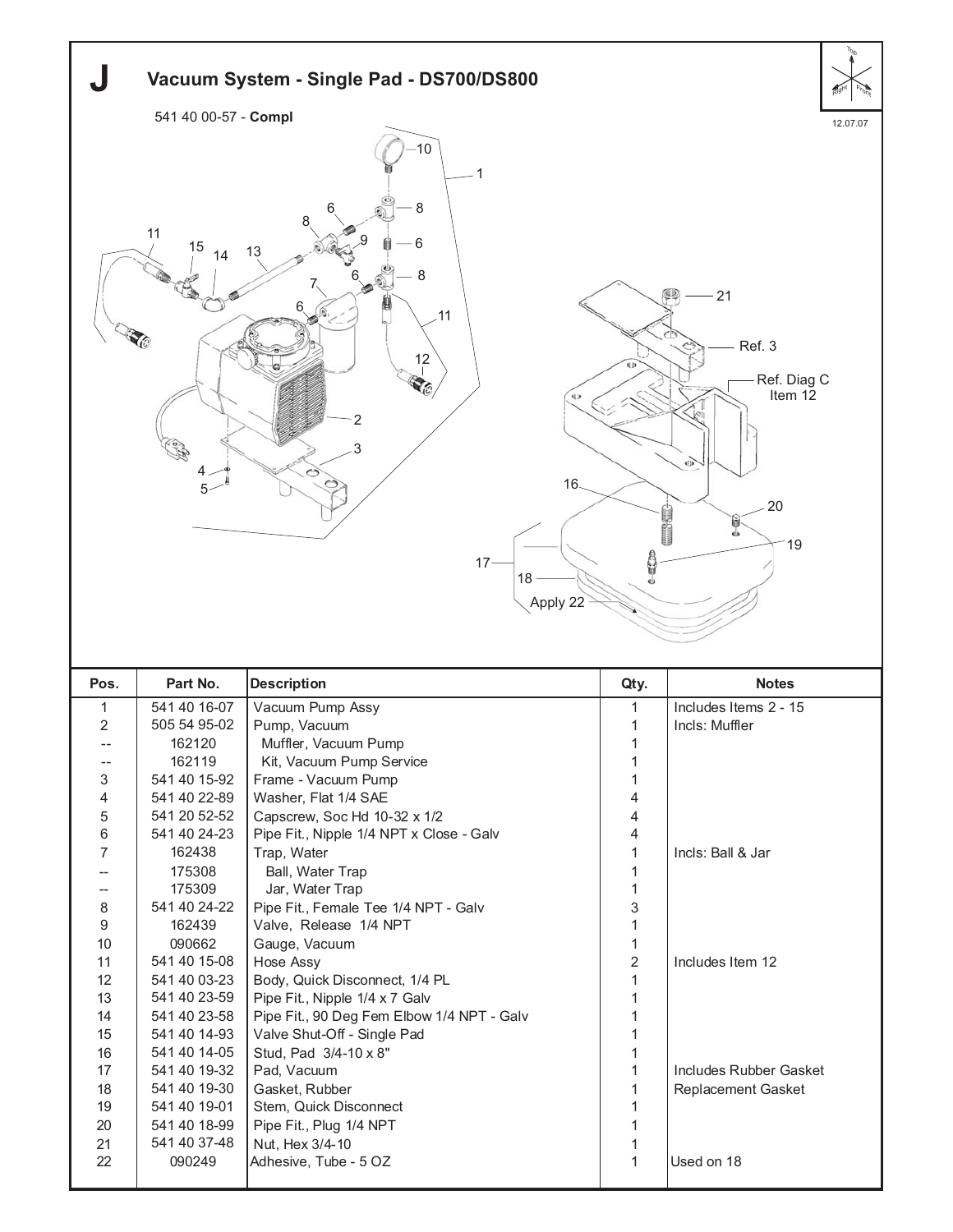

| Pos.           | Part No.     | <b>Description</b>                         | Qty.           | <b>Notes</b>              |
|----------------|--------------|--------------------------------------------|----------------|---------------------------|
| 1              | 541 40 16-07 | Vacuum Pump Assy                           | 1.             | Includes Items 2 - 15     |
| $\overline{2}$ | 505 54 95-02 | Pump, Vacuum                               |                |                           |
|                | 162120       | Muffler, Vacuum Pump                       |                |                           |
|                | 162119       | Kit, Vacuum Pump Service                   |                |                           |
| 3              | 541 40 15-92 | Frame - Vacuum Pump                        | 1              |                           |
| 4              | 541 40 22-89 | Washer, Flat 1/4 SAE                       | $\overline{4}$ |                           |
| 5              | 541 20 52-52 | Capscrew, Soc Hd 10-32 x 1/2               | 4              |                           |
| 6              | 541 40 24-23 | Pipe Fit., Nipple 1/4 NPT x Close - Galv   | 4              |                           |
| 7              | 162438       | Trap, Water                                |                |                           |
|                | 175308       | Ball, Water Trap                           | 1              |                           |
|                | 175309       | Jar, Water Trap                            | 1              |                           |
| 8              | 541 40 24-22 | Pipe Fit., Female Tee 1/4 NPT - Galv       | 3              |                           |
| 9              | 162439       | Valve, Release 1/4 NPT                     | 1              |                           |
| 10             | 090662       | Gauge, Vacuum                              | 1              |                           |
| 11             | 541 40 15-08 | Hose Assy                                  | $\overline{2}$ | Includes Item 12          |
| 12             | 541 40 03-23 | Body, Quick Disconnect, 1/4 PL             | 1              |                           |
| 13             | 541 40 23-59 | Pipe Fit., Nipple 1/4 x 7 Galv             | 1              |                           |
| 14             | 541 40 23-58 | Pipe Fit., 90 Deg Fem Elbow 1/4 NPT - Galv |                |                           |
| 15             | 541 40 14-93 | Valve Shut-Off - Single Pad                |                |                           |
| 16             | 541 40 14-25 | Bar, Cross - Duel Pad                      | 1              |                           |
| 17             | 541 40 19-01 | Stem, Quick Disconnect                     | $\overline{2}$ |                           |
| 18             | 541 40 14-05 | Stud, Pad 3/4-10 x 8"                      | $\overline{c}$ |                           |
| 19             | 541 40 19-32 | Pad, Vacuum                                | $\overline{2}$ | Includes Rubber Gasket    |
| 20             | 541 40 19-30 | Gasket, Rubber                             | 1              | <b>Replacement Gasket</b> |
| 21             | 541 40 18-99 | Pipe Fit., Plug 1/4 NPT                    | $\sqrt{2}$     |                           |
| 22             | 541 40 37-48 | Nut, Hex 3/4-10                            | $\overline{2}$ |                           |
| 23             | 090249       | Adhesive, Tube - 5 OZ                      | 1              | Used on 20                |
|                |              |                                            |                |                           |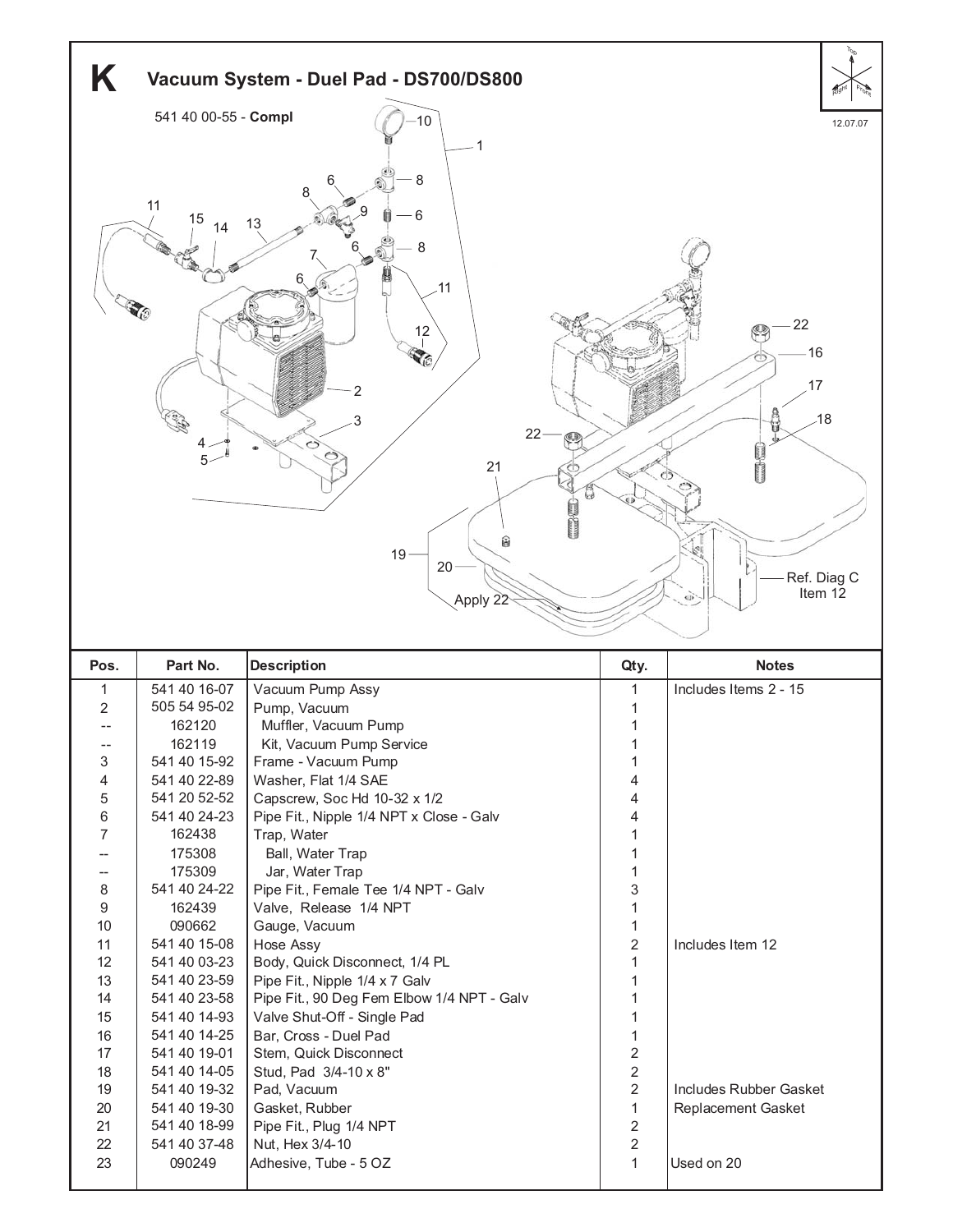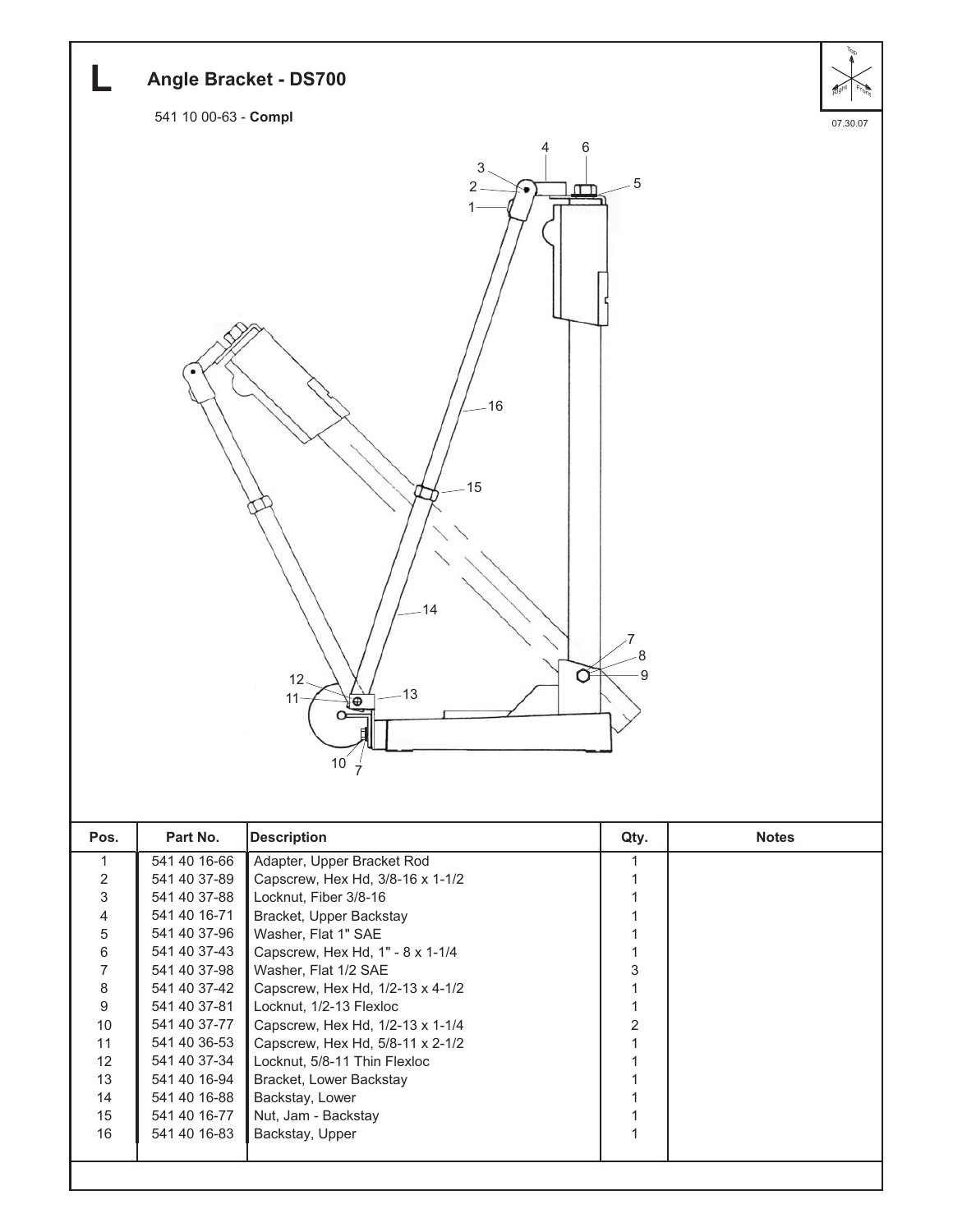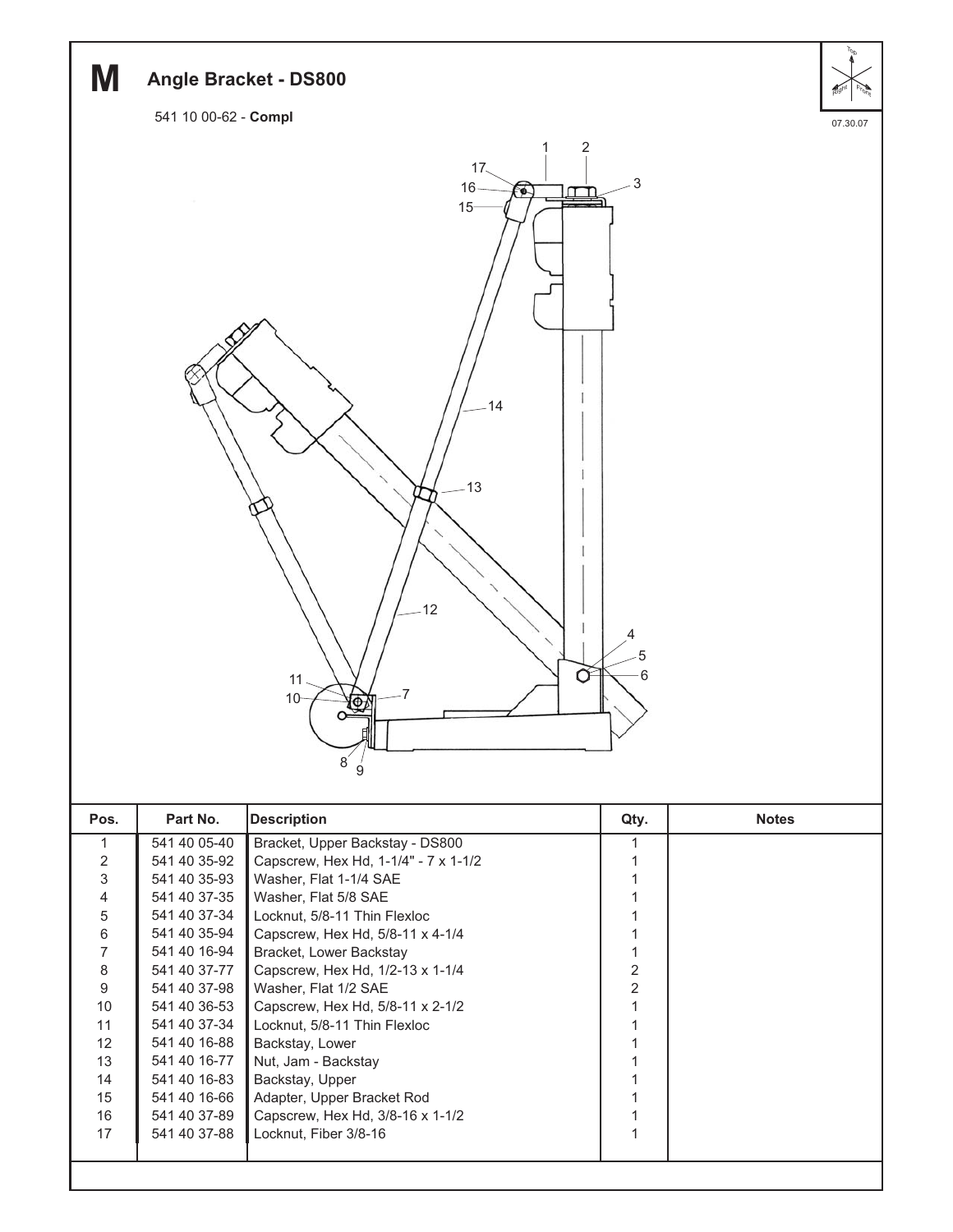